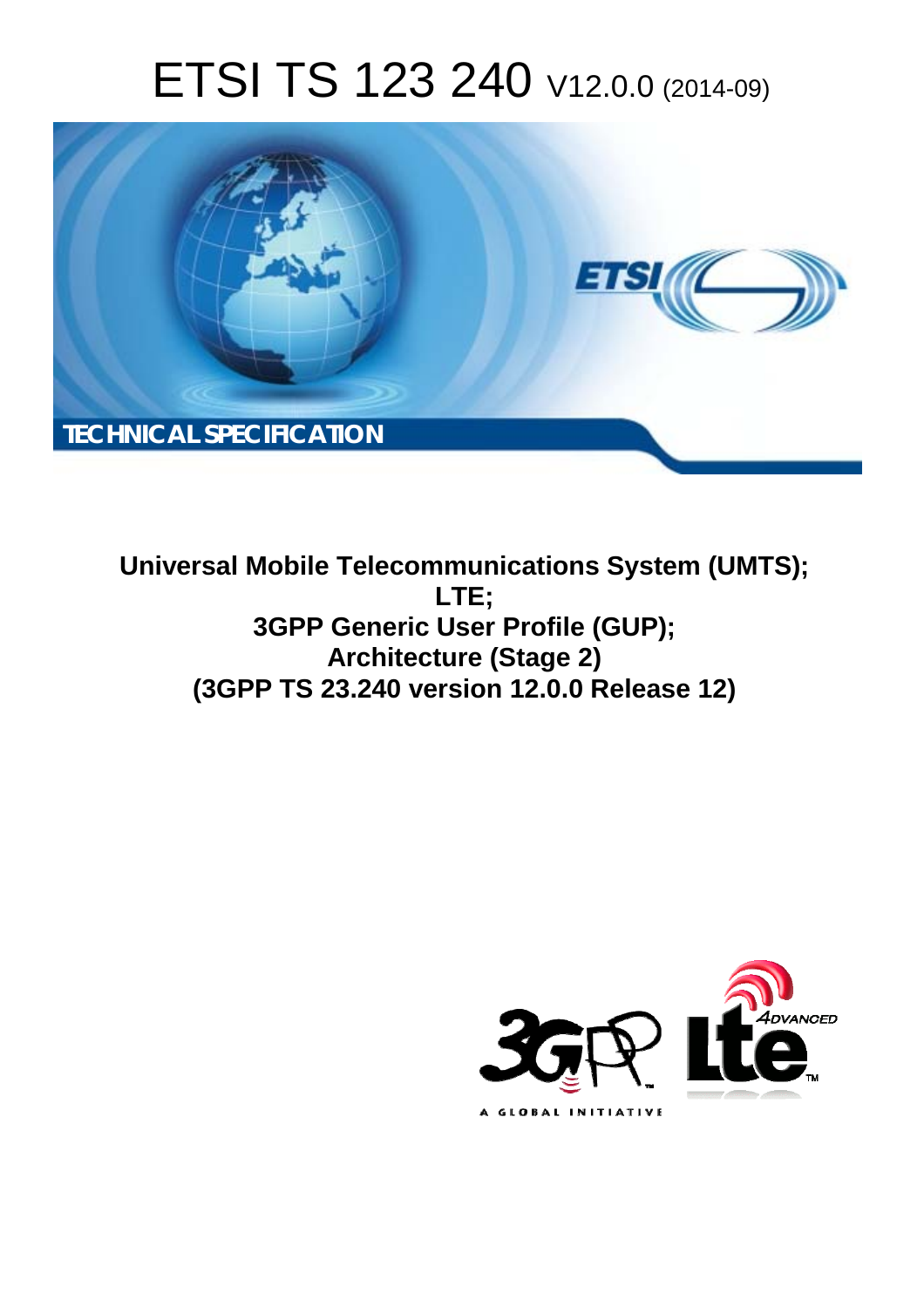Reference RTS/TSGS-0223240vc00

> Keywords LTE,UMTS

#### *ETSI*

#### 650 Route des Lucioles F-06921 Sophia Antipolis Cedex - FRANCE

Tel.: +33 4 92 94 42 00 Fax: +33 4 93 65 47 16

Siret N° 348 623 562 00017 - NAF 742 C Association à but non lucratif enregistrée à la Sous-Préfecture de Grasse (06) N° 7803/88

#### *Important notice*

The present document can be downloaded from: [http://www.etsi.org](http://www.etsi.org/)

The present document may be made available in electronic versions and/or in print. The content of any electronic and/or print versions of the present document shall not be modified without the prior written authorization of ETSI. In case of any existing or perceived difference in contents between such versions and/or in print, the only prevailing document is the print of the Portable Document Format (PDF) version kept on a specific network drive within ETSI Secretariat.

Users of the present document should be aware that the document may be subject to revision or change of status. Information on the current status of this and other ETSI documents is available at <http://portal.etsi.org/tb/status/status.asp>

If you find errors in the present document, please send your comment to one of the following services: [http://portal.etsi.org/chaircor/ETSI\\_support.asp](http://portal.etsi.org/chaircor/ETSI_support.asp)

#### *Copyright Notification*

No part may be reproduced or utilized in any form or by any means, electronic or mechanical, including photocopying and microfilm except as authorized by written permission of ETSI.

The content of the PDF version shall not be modified without the written authorization of ETSI. The copyright and the foregoing restriction extend to reproduction in all media.

> © European Telecommunications Standards Institute 2014. All rights reserved.

**DECT**TM, **PLUGTESTS**TM, **UMTS**TM and the ETSI logo are Trade Marks of ETSI registered for the benefit of its Members. **3GPP**TM and **LTE**™ are Trade Marks of ETSI registered for the benefit of its Members and of the 3GPP Organizational Partners.

**GSM**® and the GSM logo are Trade Marks registered and owned by the GSM Association.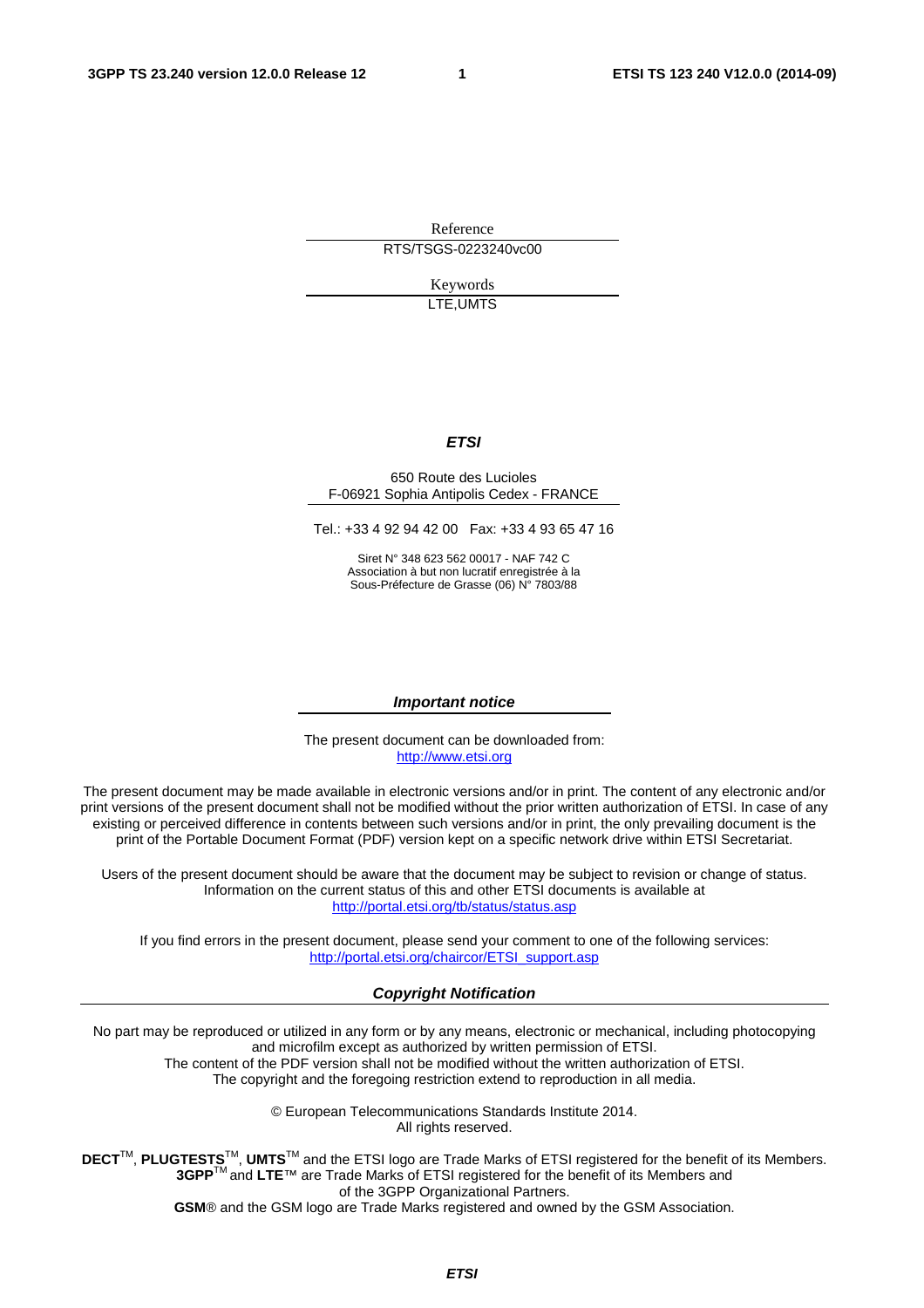# Intellectual Property Rights

IPRs essential or potentially essential to the present document may have been declared to ETSI. The information pertaining to these essential IPRs, if any, is publicly available for **ETSI members and non-members**, and can be found in ETSI SR 000 314: *"Intellectual Property Rights (IPRs); Essential, or potentially Essential, IPRs notified to ETSI in respect of ETSI standards"*, which is available from the ETSI Secretariat. Latest updates are available on the ETSI Web server [\(http://ipr.etsi.org](http://webapp.etsi.org/IPR/home.asp)).

Pursuant to the ETSI IPR Policy, no investigation, including IPR searches, has been carried out by ETSI. No guarantee can be given as to the existence of other IPRs not referenced in ETSI SR 000 314 (or the updates on the ETSI Web server) which are, or may be, or may become, essential to the present document.

# Foreword

This Technical Specification (TS) has been produced by ETSI 3rd Generation Partnership Project (3GPP).

The present document may refer to technical specifications or reports using their 3GPP identities, UMTS identities or GSM identities. These should be interpreted as being references to the corresponding ETSI deliverables.

The cross reference between GSM, UMTS, 3GPP and ETSI identities can be found under [http://webapp.etsi.org/key/queryform.asp.](http://webapp.etsi.org/key/queryform.asp)

# Modal verbs terminology

In the present document "**shall**", "**shall not**", "**should**", "**should not**", "**may**", "**may not**", "**need**", "**need not**", "**will**", "**will not**", "**can**" and "**cannot**" are to be interpreted as described in clause 3.2 of the [ETSI Drafting Rules](http://portal.etsi.org/Help/editHelp!/Howtostart/ETSIDraftingRules.aspx) (Verbal forms for the expression of provisions).

"**must**" and "**must not**" are **NOT** allowed in ETSI deliverables except when used in direct citation.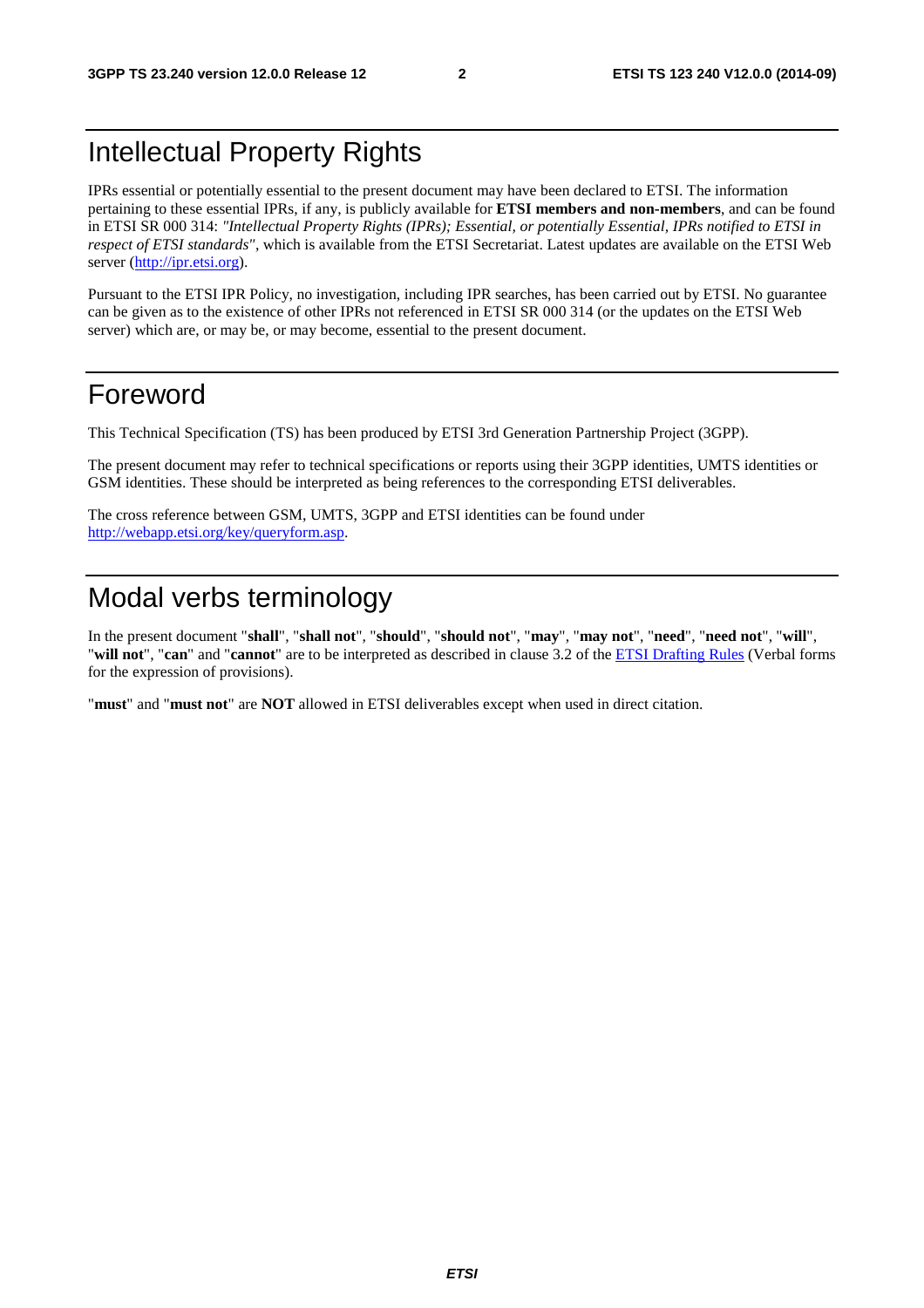$\mathbf{3}$ 

# Contents

| 1       |  |  |
|---------|--|--|
| 2       |  |  |
| 3       |  |  |
| 3.1     |  |  |
| 3.2     |  |  |
| 3.3     |  |  |
| 4       |  |  |
| 4.1     |  |  |
| 4.1.1   |  |  |
| 4.1.2   |  |  |
|         |  |  |
| 4.1.3   |  |  |
| 4.1.4   |  |  |
| 4.1.5   |  |  |
| 4.1.6   |  |  |
| 4.1.7   |  |  |
| 4.1.8   |  |  |
| 4.1.9   |  |  |
| 4.2     |  |  |
| 4.2.1   |  |  |
| 4.2.1.1 |  |  |
| 4.2.1.2 |  |  |
| 4.2.1.3 |  |  |
| 4.2.1.4 |  |  |
| 4.2.1.5 |  |  |
| 4.2.1.6 |  |  |
| 4.2.2   |  |  |
| 4.2.3   |  |  |
| 4.2.4   |  |  |
| 4.2.5   |  |  |
| 4.2.6   |  |  |
| 4.3     |  |  |
|         |  |  |
| 4.3.1   |  |  |
| 4.3.2   |  |  |
| 4.3.2a  |  |  |
| 4.3.3   |  |  |
| 4.3.4   |  |  |
| 4.3.5   |  |  |
| 4.3.6   |  |  |
| 4.3.7   |  |  |
| 4.3.8   |  |  |
| 4.3.8.1 |  |  |
| 4.3.8.2 |  |  |
| 4.3.9   |  |  |
| 4.4     |  |  |
| 4.4.1   |  |  |
| 4.4.2   |  |  |
| 4.4.2a  |  |  |
|         |  |  |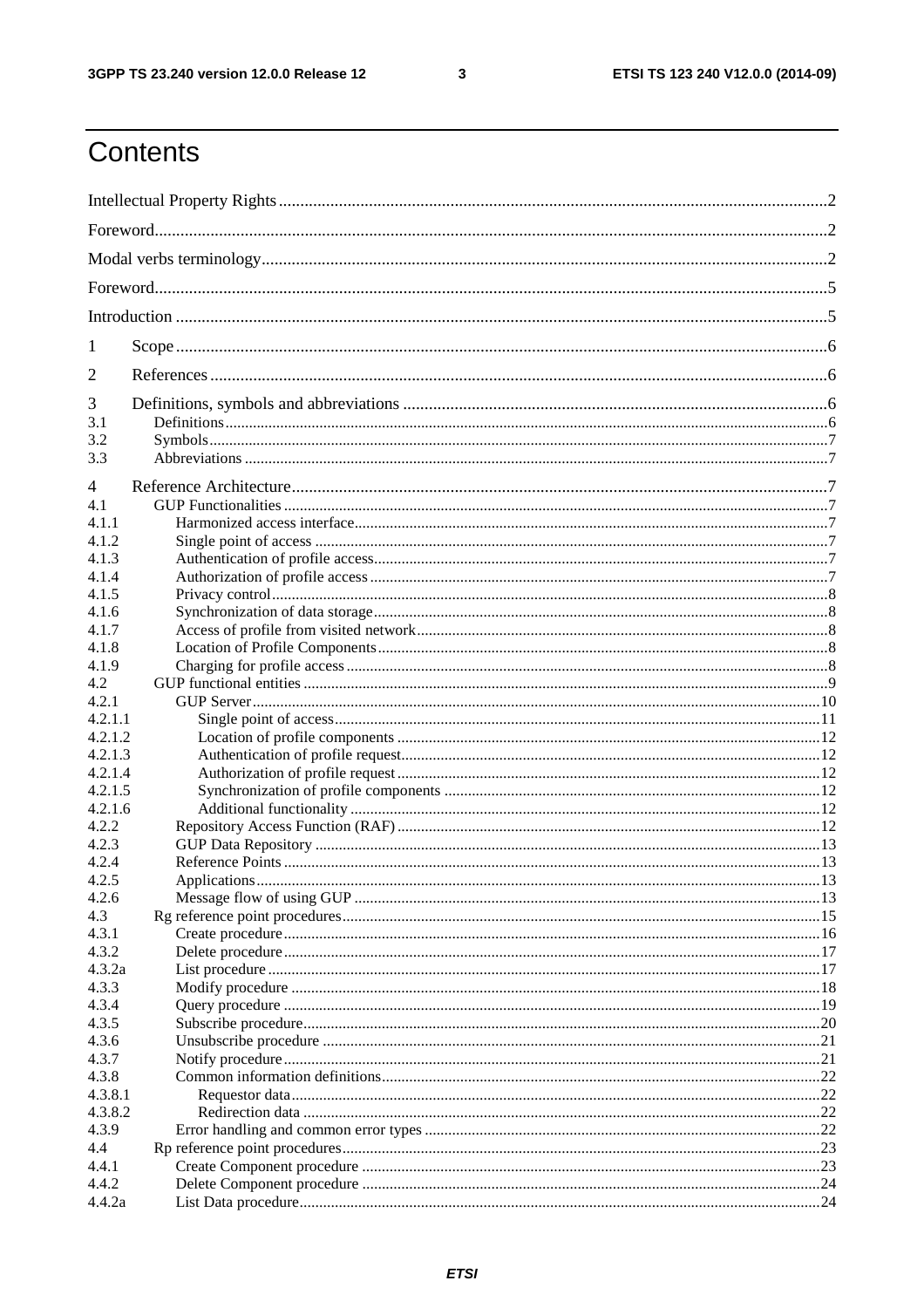$\overline{\mathbf{4}}$ 

| 4.4.3          |                               |  |
|----------------|-------------------------------|--|
| 4.4.4          |                               |  |
| 4.4.5          |                               |  |
| 4.4.6          |                               |  |
| 4.4.7          |                               |  |
| 4.4.8          |                               |  |
| 4.4.9          |                               |  |
| 4.4.9.1        |                               |  |
| 4.4.10         |                               |  |
| 5 <sup>7</sup> |                               |  |
|                | <b>Annex A (informative):</b> |  |
|                | <b>Annex B</b> (informative): |  |
|                | <b>Annex C</b> (informative): |  |
|                |                               |  |
|                |                               |  |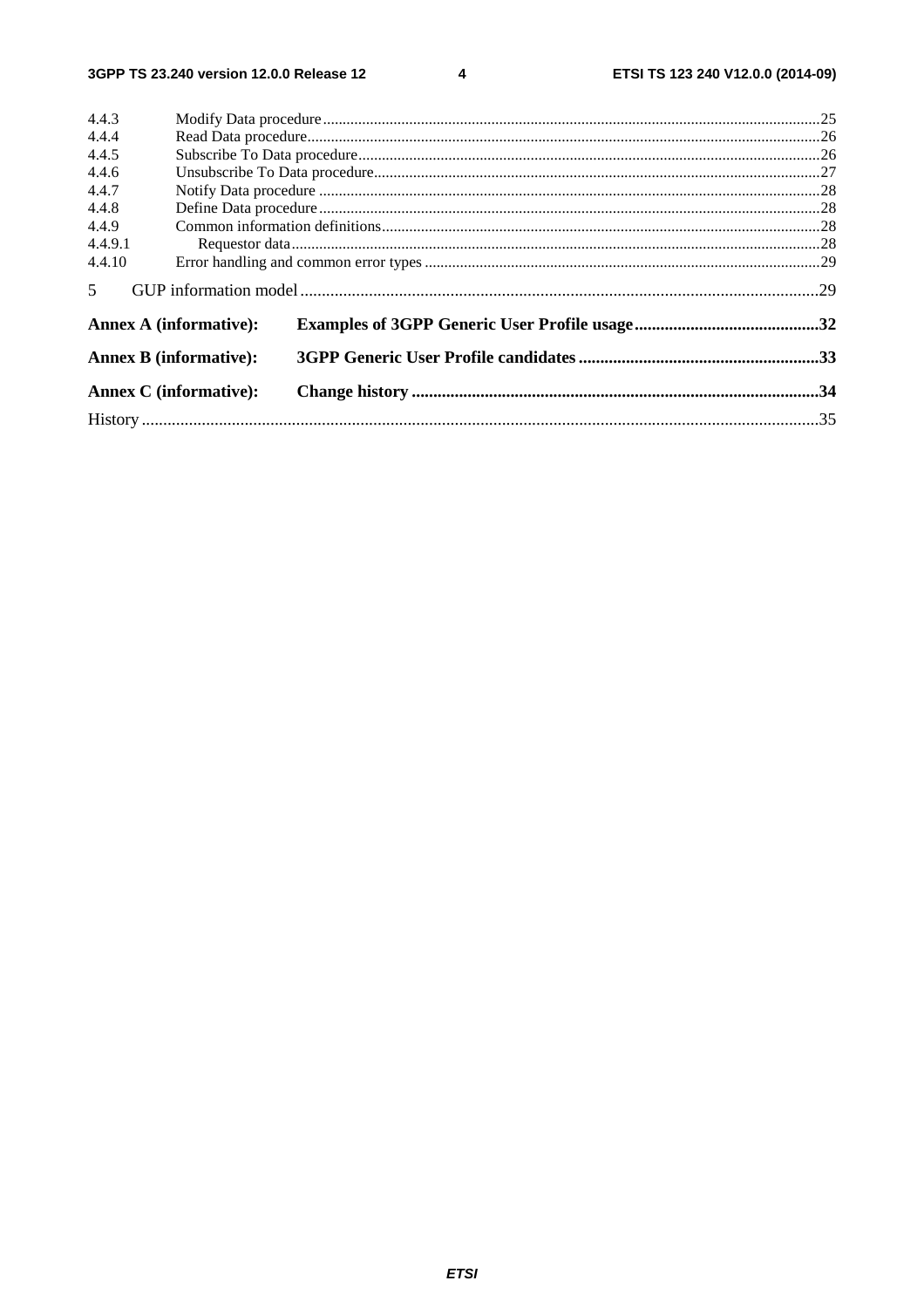# Foreword

This Technical Specification has been produced by the 3<sup>rd</sup> Generation Partnership Project (3GPP).

The contents of the present document are subject to continuing work within the TSG and may change following formal TSG approval. Should the TSG modify the contents of the present document, it will be re-released by the TSG with an identifying change of release date and an increase in version number as follows:

Version x.y.z

where:

- x the first digit:
	- 1 presented to TSG for information;
	- 2 presented to TSG for approval;
	- 3 or greater indicates TSG approved document under change control.
- y the second digit is incremented for all changes of substance, i.e. technical enhancements, corrections, updates, etc.
- z the third digit is incremented when editorial only changes have been incorporated in the document.

# Introduction

The fact of having several domains within the 3GPP mobile system (e.g. Circuit-Switched, Packet-Switched, IP Multimedia Subsystem) and access technologies (e.g. GERAN, UTRAN and WLAN) introduces a wide distribution of data associated with the user. Further, the new functions both in terminals and networks mean that the data related to users, services and user equipment will be increased greatly. This causes difficulties for users, subscribers, network operators and value added service providers to create, access and manage the user-related data located in different entities.

The objective of specifying the 3GPP Generic User Profile is to provide a conceptual description to enable harmonized usage of the user-related information located in different entities. Technically the 3GPP Generic User Profile provides an architecture, data description and interface with mechanisms to handle the data.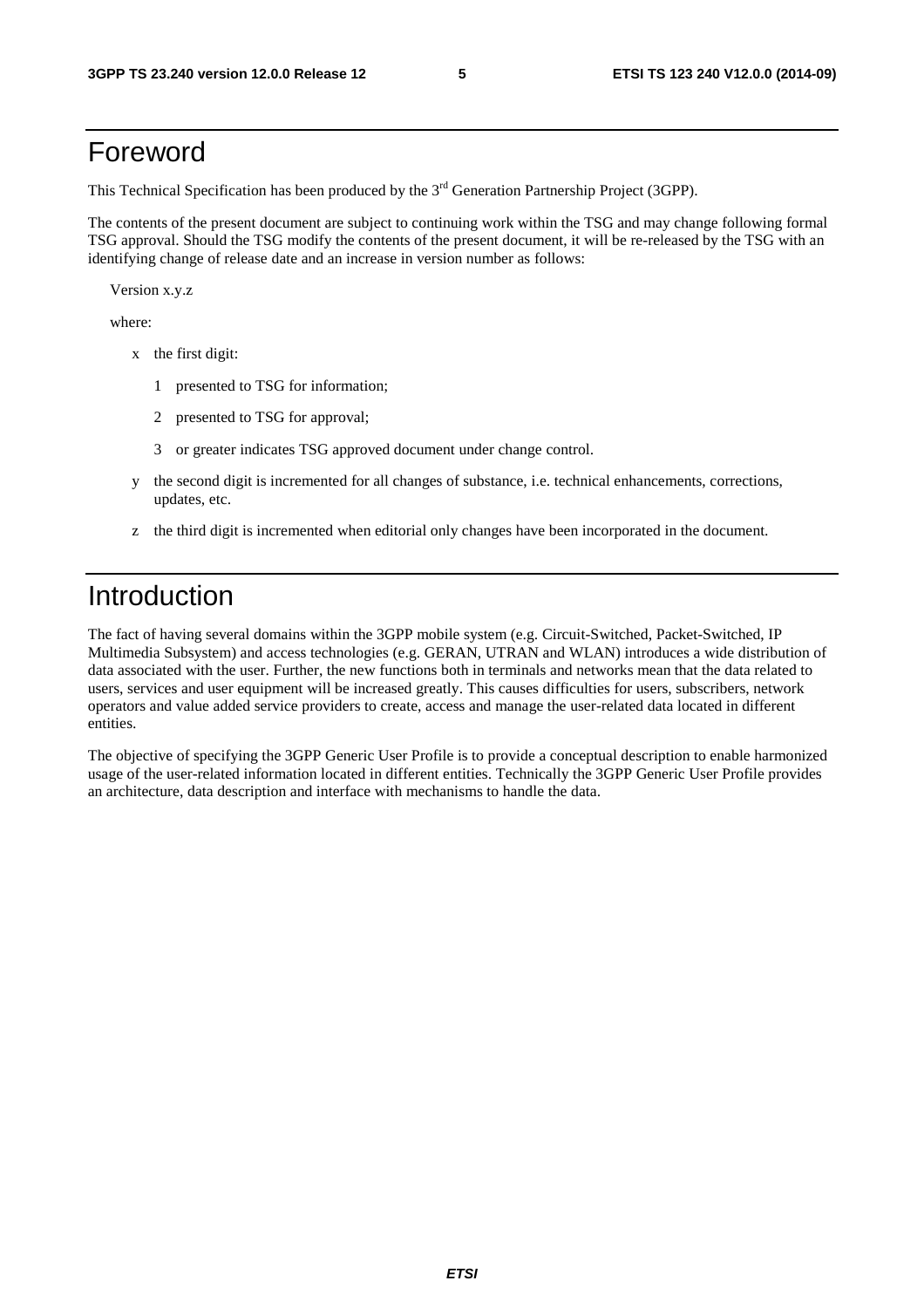# 1 Scope

The present document defines the stage 2 architecture description to the 3GPP Generic User Profile (GUP), which includes the elements necessary to realise the stage 1 requirements in TS 22.240 [1].

The present document includes the GUP reference architecture with descriptions of functional entities, and their interfaces and procedures, as well as the high-level information model for the GUP data.

# 2 References

The following documents contain provisions which, through reference in this text, constitute provisions of the present document.

- References are either specific (identified by date of publication, edition number, version number, etc.) or non-specific.
- For a specific reference, subsequent revisions do not apply.
- For a non-specific reference, the latest version applies. In the case of a reference to a 3GPP document (including a GSM document), a non-specific reference implicitly refers to the latest version of that document *in the same Release as the present document*.
- [1] 3GPP TS 22.240: "Stage 1 Service Requirement for the 3GPP Generic User Profile (GUP)".
- [2] Liberty Discovery Service Specification,<http://www.projectliberty.org/>
- [3] Liberty ID-WSF SOAP Binding Specification,<http://www.projectliberty.org/>
- [4] Liberty ID-WSF Data Services Template,<http://www.projectliberty.org/>
- [5] Liberty ID-WSF Security and Privacy Overview,<http://www.projectliberty.org/>
- [6] Liberty ID-WSF Security Mechanisms,<http://www.projectliberty.org/>

# 3 Definitions, symbols and abbreviations

### 3.1 Definitions

For the purposes of the present document the following definitions apply:

**3GPP Generic User Profile (GUP)**: The 3GPP Generic User Profile is the collection of user related data which affects the way in which an individual user experiences services and which may be accessed in a standardized manner as described in this specification.

**GUP Component**: A GUP component is logically an individual part of the Generic User Profile.

**Data Element**: the indivisible unit of Generic User Profile information.

**Data Element Group**: A pre-defined set of Data Elements and/or other Data Element Groups closely related to each other. One or more Data Element Groups can constitute the GUP Component.

**Data Description Method**: A method describing how to define the data contained in the Generic User Profile.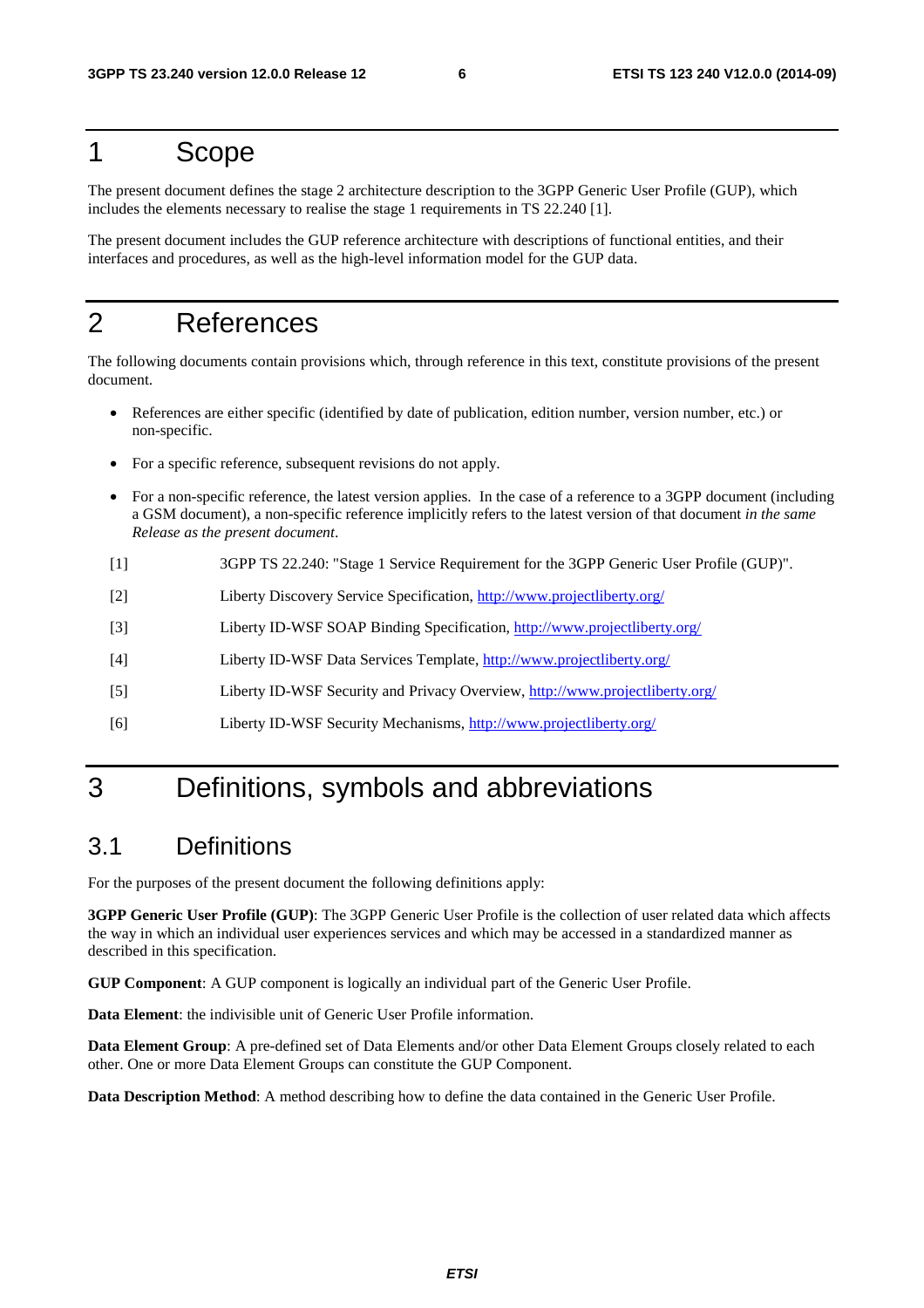### 3.2 Symbols

For the purposes of the present document the following symbols apply:

Rg Reference Point between Applications and the GUP Server. Rp Reference Point between the GUP Server and GUP Data Repositories, and between Applications and GUP Data Repositories.

### 3.3 Abbreviations

For the purposes of the present document the following abbreviations apply:

| <b>FFS</b>   | For Further Study                 |
|--------------|-----------------------------------|
| <b>GUP</b>   | 3GPP Generic User Profile         |
| <b>HPLMN</b> | Home PLMN                         |
| <b>LCS</b>   | <b>Location services</b>          |
| <b>OSA</b>   | Open Service Access               |
| <b>PLMN</b>  | <b>Public Land Mobile Network</b> |
| <b>RAF</b>   | <b>Repository Access Function</b> |
| UE           | User Equipment                    |
| <b>XML</b>   | eXtensible Markup Language        |
|              |                                   |

# 4 Reference Architecture

### 4.1 GUP Functionalities

### 4.1.1 Harmonized access interface

The GUP harmonized access interface is the interface which can be used by the GUP suppliers and GUP consumers to access, manage and transfer the profile data. This application layer interface is independent of the profile structure.

### 4.1.2 Single point of access

There exists for each Profile a single point of access, which knows the location of the various components of the Profile. A discovery service, e.g. Liberty Discovery Service Specification [2] may be used to get the contact reference information for this access point if not known by other means.

### 4.1.3 Authentication of profile access

A GUP functionality exists that is responsible to authenticate applications. Authentication is a vital function to be passed before any kind of access to GUP data is granted. GUP shall adopt generic mechanisms such as used for the OSA framework approach. More specifically GUP shall use authentication mechanisms from Liberty Alliance Project as specified in Liberty ID-WSF Security and Privacy Overview [5], Liberty Discovery Service [2] and Liberty ID-WSF Security Mechanisms [6].

### 4.1.4 Authorization of profile access

A GUP functionality exists that is responsible to authorise applications to access GUP data based on User specific or common privacy rules. All attempts to access the GUP data are to be authorized according to the defined policies which shall include the requestor information, the requested data, the target subscriber and the performed operation, or some of those.

GUP shall use authorization mechanisms from Liberty Alliance Project as specified in Liberty ID-WSF Security and Privacy Overview [5] and Liberty ID-WSF Security Mechanisms [6].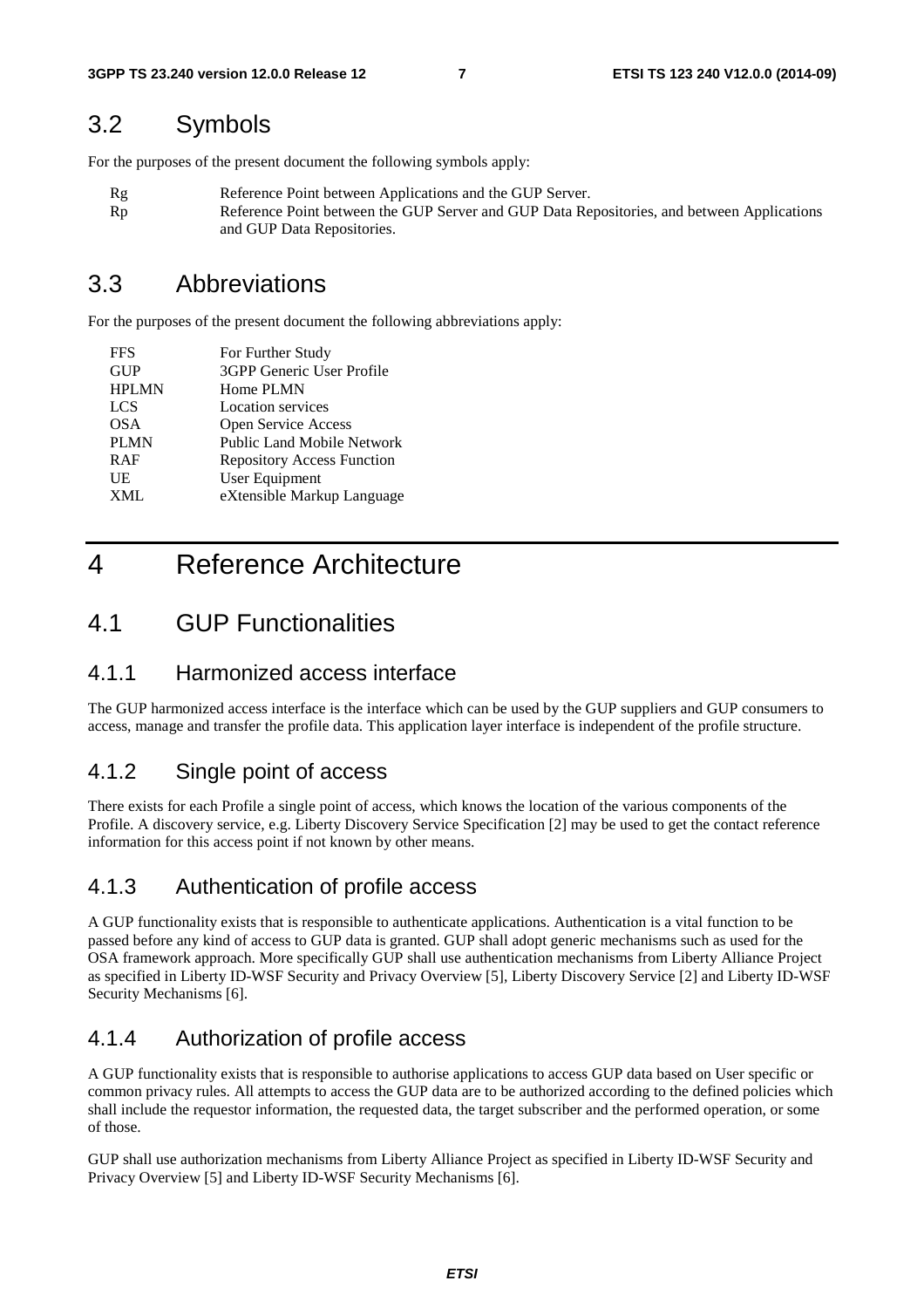The GUP data structures need to satisfy the requirement to provide the authorization information on the different levels: profile, component or data element. In addition to the generic authorization data, additional service specific data may be defined (e.g. for LCS). The same applies for the authorization decision logic. The execution of the authorization logic leads to a decision whether a requestor is allowed to make the request at all, and additionally to which part of data the requestor has the appropriate access rights with regard to the nature of the request.

GUP provides mechanisms for the different GUP entities for managing the authorization data.

Both HPLMN based applications and non-HPLMN based applications are expected to send requests to the GUP Server. The GUP server shall have functionality to apply different authorization criteria, policy control and load control to HPLMN and non-HPLMN applications. Policy control and load control are out of the scope of the present document.

### 4.1.5 Privacy control

The tight connection of authentication, authorization and subscriber specific privacy requirements results in privacy control. Privacy control implies a centralized management for access rights including the subscriber's privacy requirements.

GUP shall use privacy control mechanisms and other privacy related features from Liberty Alliance Project as specified in Liberty ID-WSF Security and Privacy Overview [5] and Liberty ID-WSF Security Mechanisms [6].

### 4.1.6 Synchronization of data storage

The GUP data repository holds the master copy of the GUP component data. Applications or GUP server may copy (i.e. read) the component data or request synchronization. The present document defines how the data is requested and sent. What is thereafter done with the data by the application or GUP server is beyond the scope of the present document.

Synchronization means that the changes to the master copy of the data are propagated to the entities that request synchronization. The synchronization request specifies which data are monitored for changes. It is also possible to request that all changes are reported.

Synchronization may cause heavy processing load to the involved entities, thus some policies are required in the implementations but those are not specified for the time being. However the GUP interfaces should carry sufficient data for enabling the load control mechanisms to work.

The entity under a heavy processing load has the responsibility to handle the error cases and conditions and to reach the synchronization as fast as possible. All the unresolved errors or load balancing actions that affect synchronization shall be reported.

### 4.1.7 Access of profile from visited network

Access to GUP from a visited network shall follow the single point of access principle.

### 4.1.8 Location of Profile Components

A GUP functionality exists that keeps information where GUP data are located.

### 4.1.9 Charging for profile access

The GUP Server shall be capable of providing charging information, e.g. to enable transaction/event based charging.

Some GUP Data Repositories may provide charging information, while other GUP Data Repositories do not provide charging information.

Mechanisms are needed to permit the GUP Server to know which GUP Data Repositories are (and are not) producing their own charging information. When the GUP Data Repository is capable of producing charging information, mechanisms are needed for the correlation of the charging information produced by GUP Server and GUP Data Repository.

The charging information may also be used for other event logging, customer care, privacy auditing, etc. functions.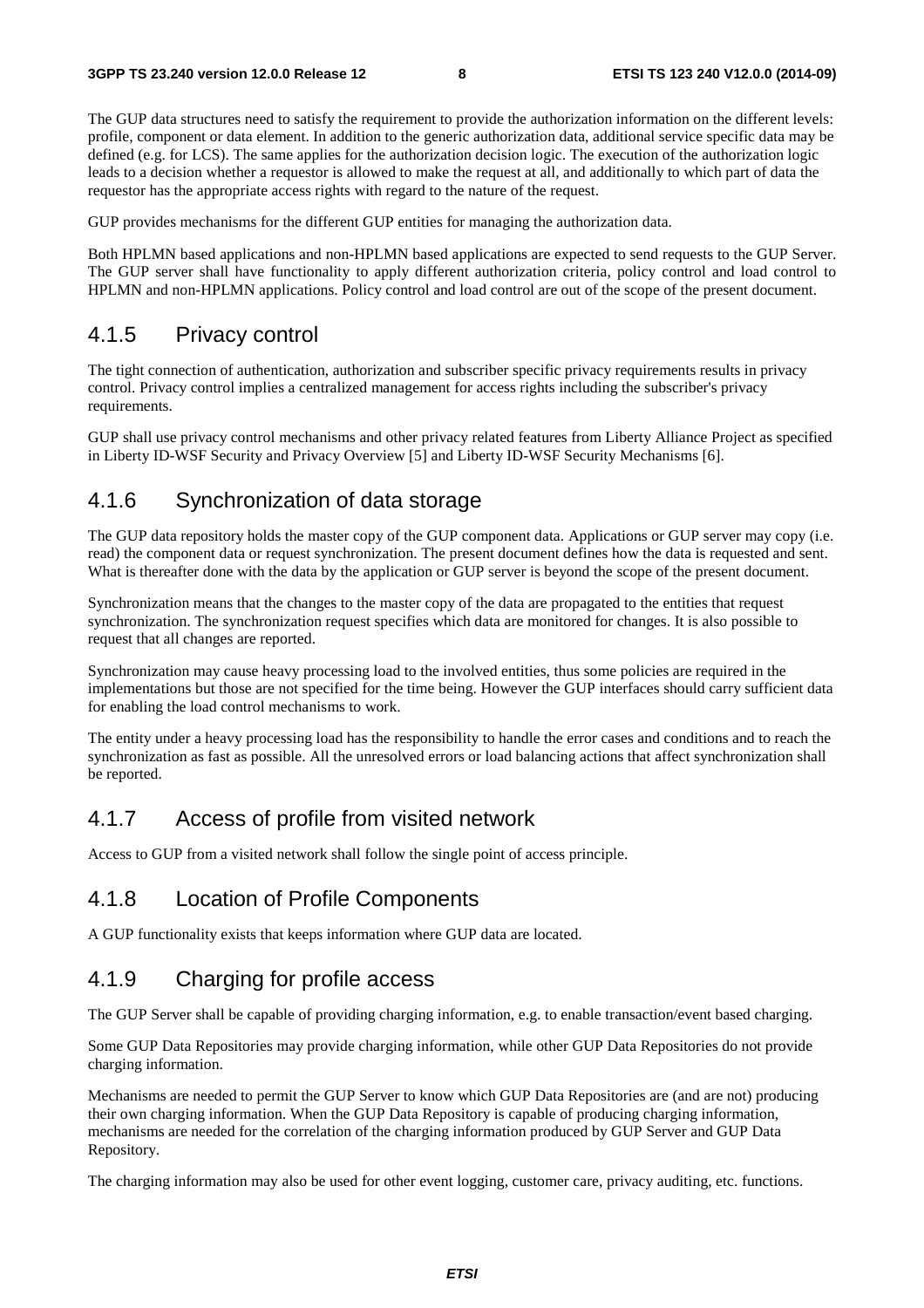# 4.2 GUP functional entities

The GUP reference architecture as shown in Figure 4.1 consists of:

- GUP Server;
- Repository Access Function (RAF);
- GUP Data Repositories;
- Rg and Rp reference points;
- Applications.



**Figure 4.1: GUP reference architecture** 

An example of mapping the GUP reference architecture to current infrastructure environment is shown in Figure 4.2.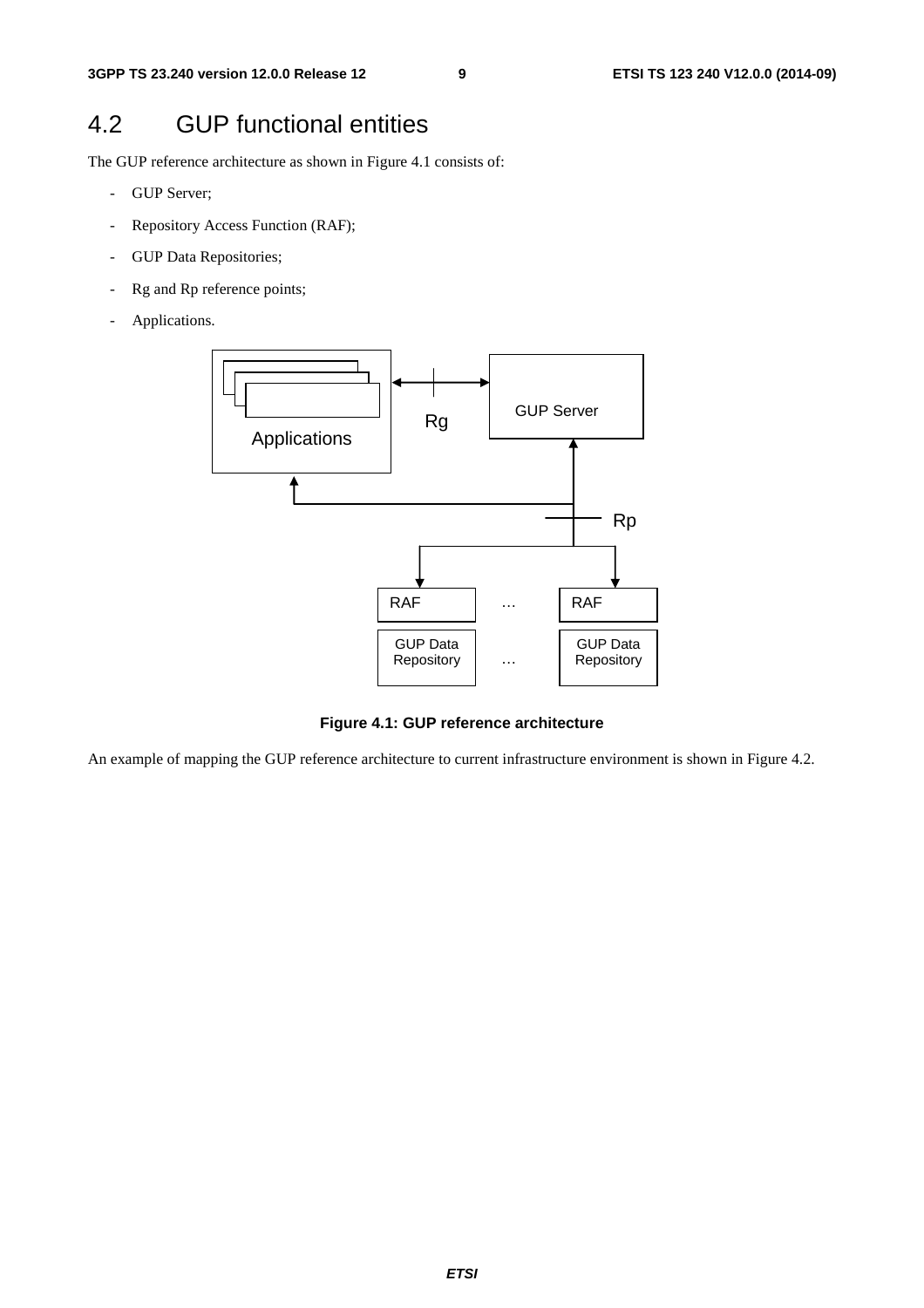

**Figure 4.2: An example of mapping the GUP reference architecture to current infrastructure environment** 

### 4.2.1 GUP Server

The GUP Server is a functional entity providing a single point of access to the Generic User Profile data of a particular subscriber. The reference architecture does not specify or limit the physical location of the GUP Server enabling flexibility in the implementations. However, the GUP Server shall be located in the home operator network of the targeted subscriber.

The GUP Server includes the following main functionalities:

- Single point of access for reading and managing generic user profile data of a particular subscriber.
- Location of Profile Components.
- Authentication of profile requests.
- Authorization of profile requests.
- Synchronization of Profile Components.

The GUP Server may support two modes of operation:

- **Proxy mode** (see figure 4.3). The Application requests user related data located in the GUP Data Repositories from the GUP Server. After taking care of needed actions specified for the GUP Server (and depending on the type of the request) the GUP Server makes requests to the corresponding GUP Data Repositories and receives responses from them. Finally the Application gets a response to the original request from the GUP Server. Depending on the type of the request also possible subsequent responses are delivered through the GUP Server.
- **Redirect mode** (see figure 4.4). The Application requests user related data located in the GUP Data Repositories from the GUP Server. After taking care of needed actions specified for the GUP Server (and depending on the type of the request) the GUP Server returns to the Application the information (e.g. address of GUP Data Repository(s)) to allow the Application to request the information from the GUP Data Repositories. The Application then directly requests the information from the GUP Data Repositories.

The Proxy mode is the default mode of operation. Redirect capability and preference for the applied mode may be indicated by the application with the Requestor data parameter when accessing the GUP Server. The GUP Server decides which mode is selected for the different requests. In addition to the Requestor data parameter, the decision is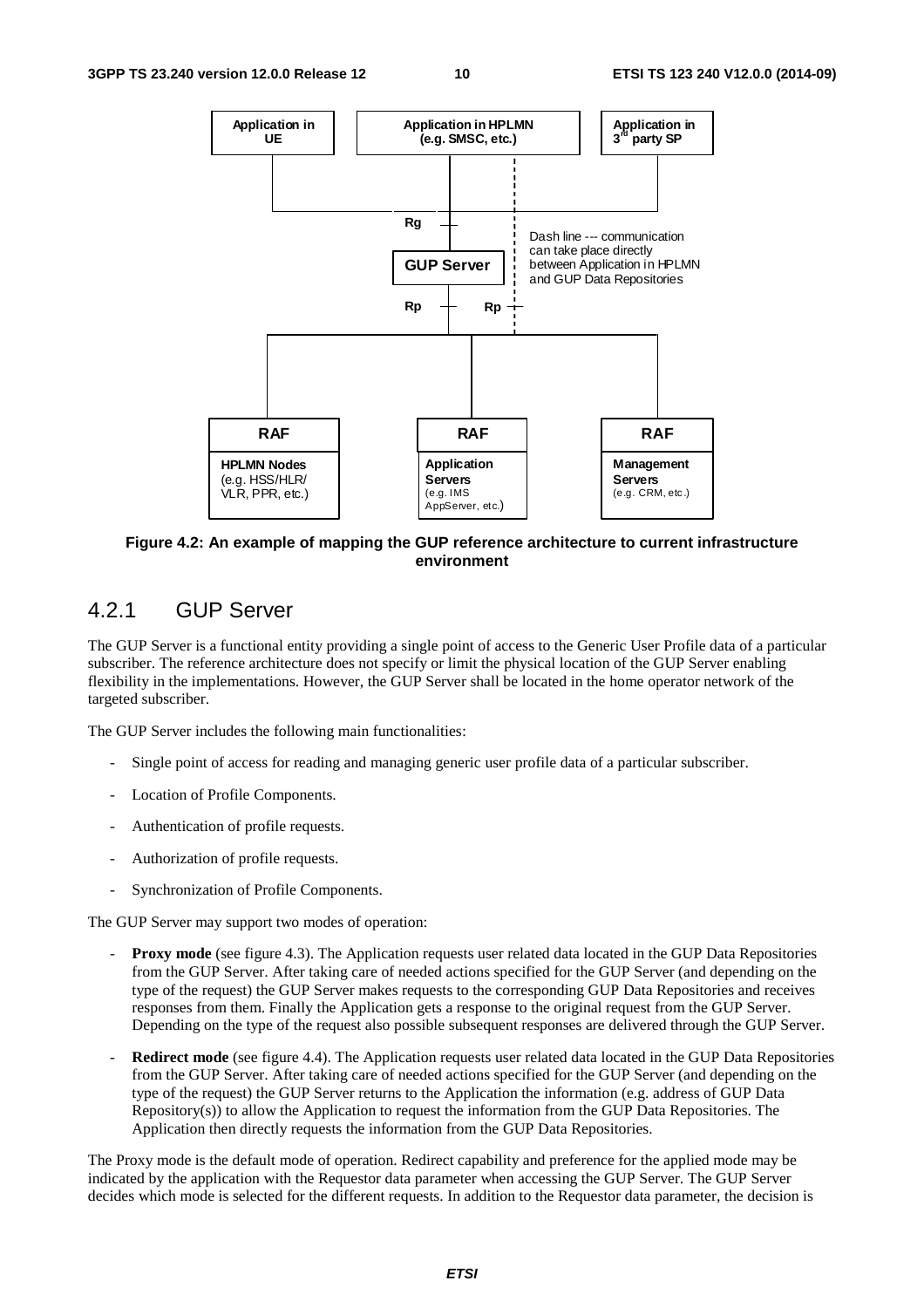based on the capabilities of the GUP Server and the related Repository Access Functions (RAF) as well as on the service configuration and policy data in the GUP Server related to the particular application. These service configuration and policy data are out of the scope of GUP standardisation. If the Redirect mode is not supported by the GUP Server the response is always sent according to the Proxy mode.



**Figure 4.3: GUP Server acting as a Proxy Server** 



**Figure 4.4: GUP Server acting as a Redirect Server.** 

#### 4.2.1.1 Single point of access

The GUP Server shall accept data management related requests from the applications via the Rg reference point, and either convey the corresponding GUP component specific requests to GUP Data Repositories via Rp reference point or redirect the Application to convey the requests to the GUP Data Repositories. Note that one data request from an application to the GUP Server can cause sending of several GUP Data Repository requests by the GUP Server or Application. Also mapping to proprietary interfaces instead of Rp is possible in implementations.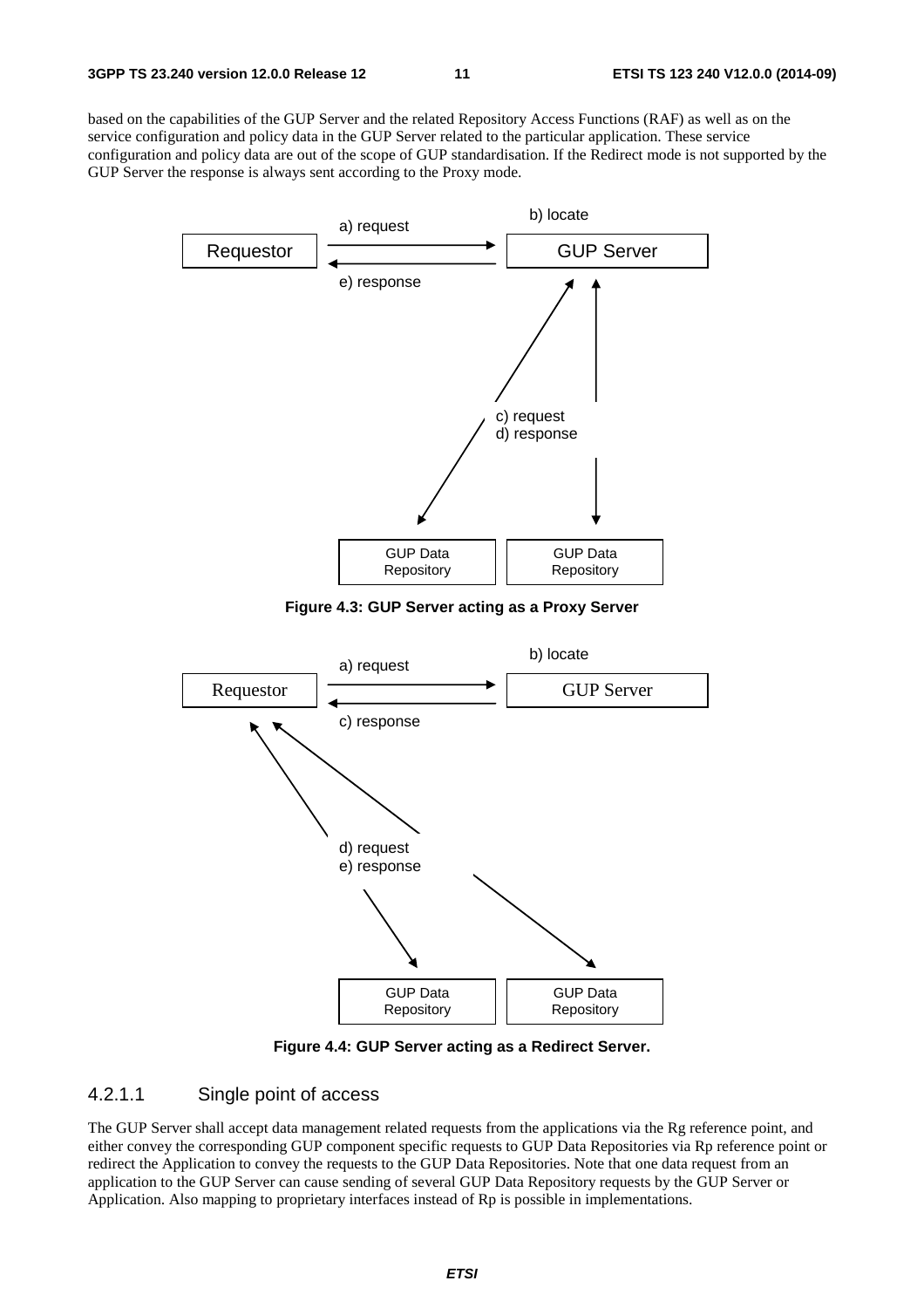In Proxy mode the GUP Server shall receive the results of the requests from GUP Data Repositories and deliver the results back to the requestor (Application). In case of responses from several GUP Data Repositories the GUP Server shall combine separate XML documents received from the repositories and deliver the composed information to the requestor. In redirect mode the Application will receive the results of the requests from the GUP Data Repositories.

#### 4.2.1.2 Location of profile components

The GUP Server stores information about the GUP Components and the locations of data repositories of GUP Components related to each subscriber. Thus e.g. the separate GUP components composing the whole User Profile of a certain subscriber can be located and identified. The application shall be able to affect where a new GUP Component is created by the GUP Server. It is beyond this specification how the GUP server gets the component locations in the cases when it is not involved in the creation of those components.

#### 4.2.1.3 Authentication of profile request

The GUP Server shall make sure that the application requesting user profile data is properly authenticated. The authentication is based on the identification of the requesting application and/or the identification of the possible subscriber requesting the user profile data. The GUP Server may rely on the authentication made by other trusted entities.

#### 4.2.1.4 Authorization of profile request

The GUP Server shall take care of the authorization of the access to the user profile data. The authorization itself may be handled by a separate entity in the network, or alternatively by the RAF or GUP Data Repository. The authorization shall be based on the requestor information, the requested data, the target subscriber and the performed operation, or some of them. The authorization rules of the requested data shall be defined at least in the GUP Component level in GUP Server. (Note that the authorization may be based on also on finer granularity of the data content.) It shall be possible to manage the authorization data via the Rg and Rp reference points.

#### 4.2.1.5 Synchronization of profile components

In proxy mode, the GUP Server shall convey the data synchronization requests from the applications to the RAFs in the same way as the other profile requests. Also the related change notifications from the RAFs are passed on to the requesting application. This requires that some kind of book keeping about the synchronization requests implemented. In redirect mode the GUP server shall redirect the Application to the RAFs in the same way as the other profile requests.

The GUP Server may store a copy of the actual data from the GUP Data Repository, but it is up to the local policy of the GUP Server.

#### 4.2.1.6 Additional functionality

The GUP Server may take part in the charging of the data management operations concerning the profile.

The GUP Server may take part in the rate and/or size limiting of the data operations towards the profile.

The GUP Server may utilise a discovery service to register its contact reference information.

### 4.2.2 Repository Access Function (RAF)

The Repository Access Function (RAF) realizes the harmonized access interface. It hides the implementation details of the data repositories from the GUP infrastructure. The RAF performs protocol and data transformation where needed.

The protocol between the RAF and the GUP data repository is out of the standardization scope. It is recommended that the protocol used should support GUP requirements.

The RAF may take part in the authorization of access to such GUP information, which are under the control of the RAF. In addition, the authorization data may be managed via the Rp reference point.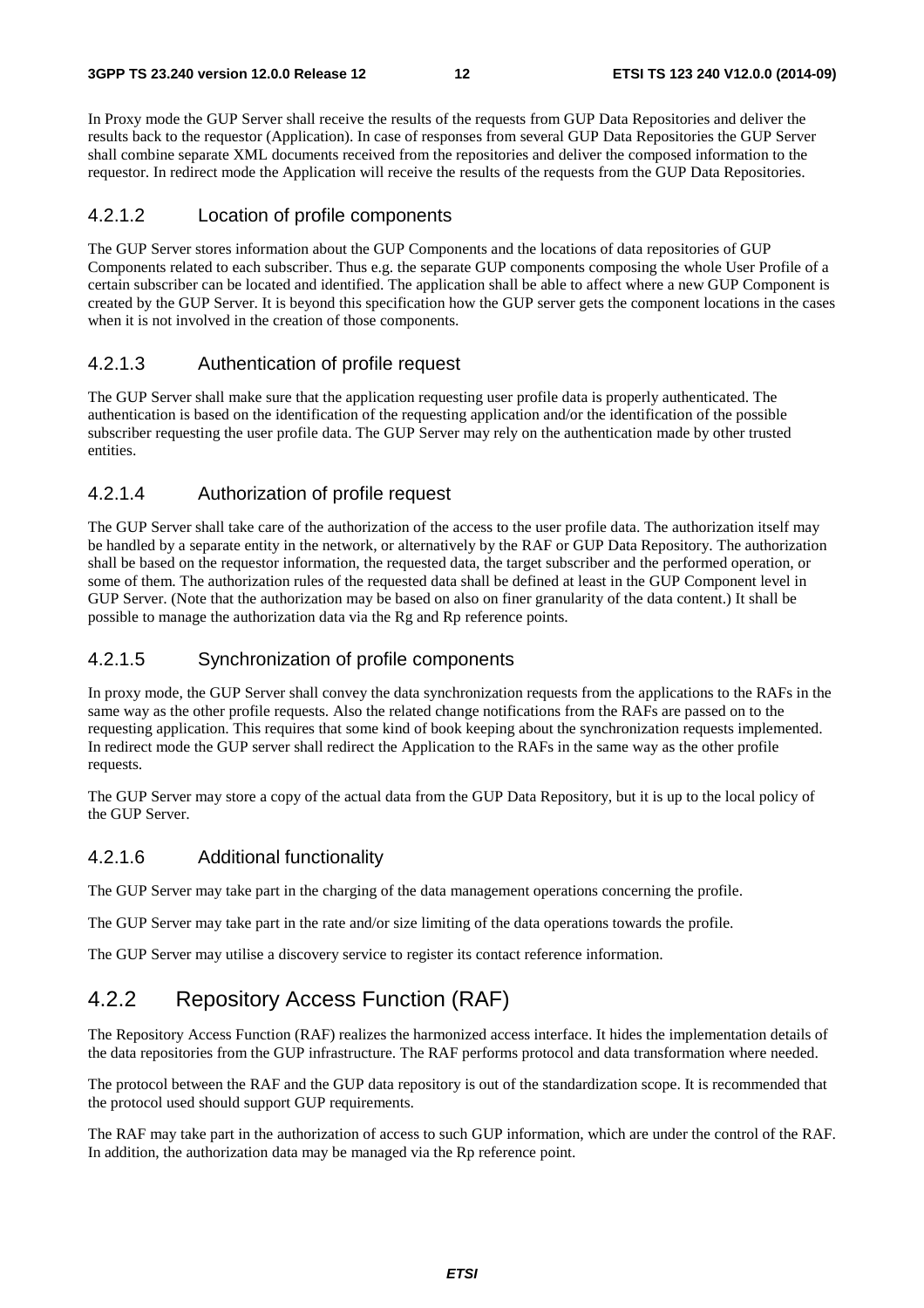### 4.2.3 GUP Data Repository

Each GUP Data Repository stores the primary master copy of one or several profile components. The RAF provides for the standardized access to the GUP Data Repository. The storage formats or the interface between the RAF and GUP Data Repository are not specified by GUP. It is presumed that the RAF and the GUP Data Repository are usually colocated in the same network element.

The GUP Data Repository may contain also the authorization data depending on the authorization model and architecture.

### 4.2.4 Reference Points

Reference Points in the GUP Reference Architecture:

#### 1. Reference point Rg

This reference point shall allow applications to create, read, modify and delete any user profile data using the harmonized access interface. The GUP Server locates the data repositories responsible of the storage of the requested profile component(s) and in case of proxy mode carries out the requested operation on the data. The reference point Rg shall support interworking to other mechanisms that support parts of the user profile outside the scope of 3GPP e.g. Liberty ID-WSF SOAP Binding Specification [3] and Liberty ID-WSF Data Services Template [4].

In the redirect mode, the GUP Server returns the locations of the GUP Data Repositories and the application can then send the requested operations via reference point Rp directly to the corresponding GUP Data Repositories.

The reference point Rg carries user related data, and therefore shall be protected by security mechanisms.

#### 2. Reference point Rp

This reference point shall allow the GUP Server or applications, excluding external applications (e.g. located in a third party application or in the UE), to create, read, modify and delete user profile data using the harmonized access interface. Rp is an intra-operator reference point. External applications and third party GUP data repositories shall be connected to the GUP Server only using the Rg reference point.

The reference point Rp carries user related data, and therefore shall be protected by security mechanisms.

### 4.2.5 Applications

The applications that may apply GUP reference points Rg and Rp may be targeted for different purposes e.g. for value added services or subscription management. Both operator's own applications and third party applications are covered. The latter ones shall apply Rg reference point.

Additionally the applications may utilise a discovery service to discover the contact reference information if not found out by other means. A discovery service e.g., as specified in Liberty Discovery Service Specification [2], may also act as Trusted Authority providing essential security related information (e.g. preferences in terms of peer entity and message authentication mechanism to be used and authentication and/or authorization assertions). Different policies may be followed in the use of discovery service. It may be used by different applications in different ways: per each operation, occasionally or not at all. In general terms, third party applications belonging to external security domains shall use a discovery service as a normal step, but in operator"s services it may not be needed at all.

Applications have different authorization rights to the GUP data of different subscribers as agreed between the parties.

### 4.2.6 Message flow of using GUP

For an application requesting GUP data component(s) a message flow is described in the following:

- The application requests a GUP component(s) via Single Point of Access (Rg) from the GUP server. The application will indicate if it can support the Redirect mode.
- The GUP server authenticates the application. Note that also separate authentication services may be applied.
- The GUP Server identifies the level of authorization the Application is allowed to access the GUP data.
- The GUP Server identifies the location of the GUP component(s).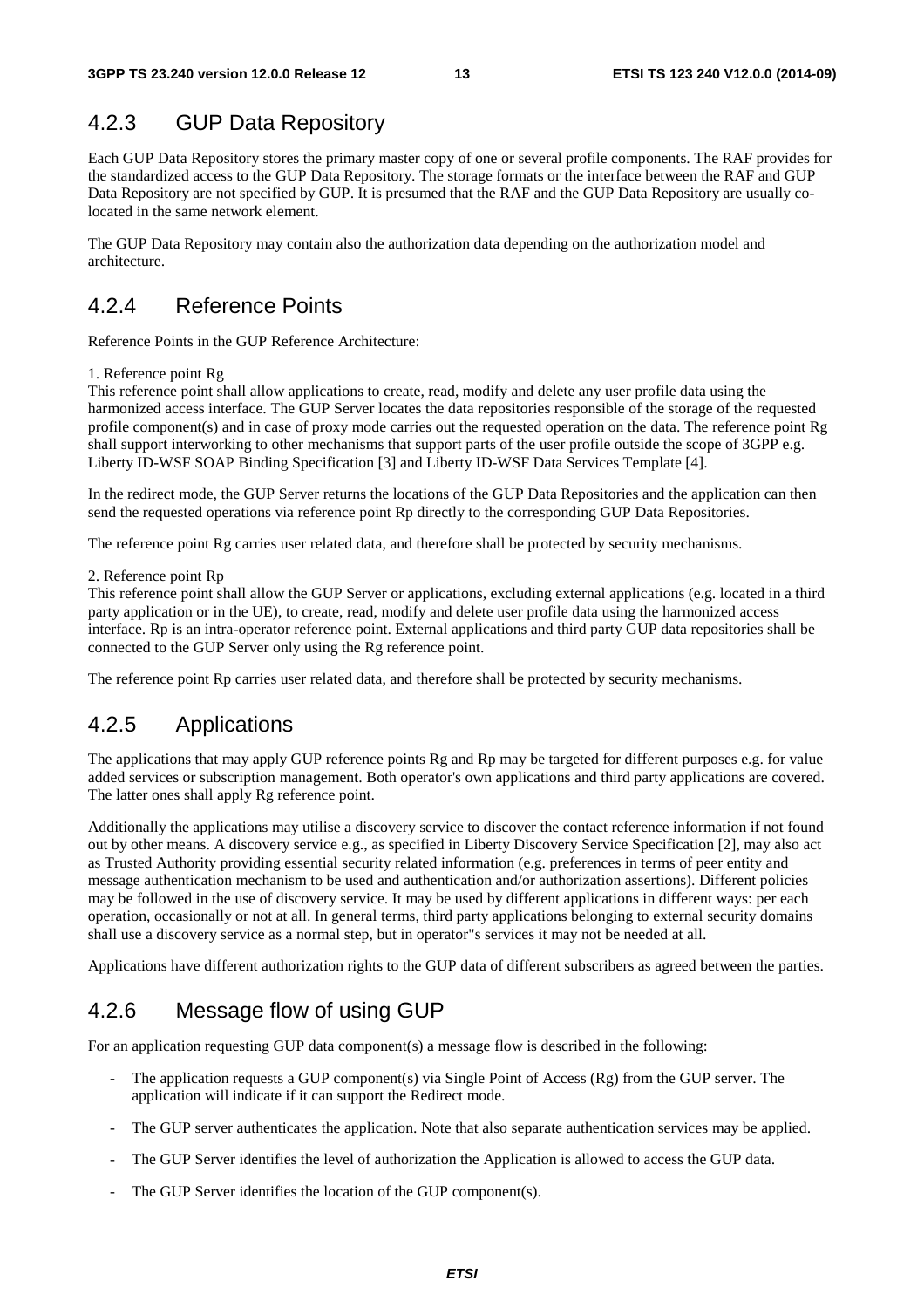At this point the GUP Server may (see figure 4.5 below)

- Access the GUP component(s) by means of the Harmonized Access Interface (Rp) or by other means outside the scope of GUP.
- Respond to the application with the result of the request, optionally combining results from different GUP data repositories.

Or, depending on GUP data repositories choice and if the application has indicated that it can support the Redirect mode (see figure 4.6 below)

- Respond to the application with reference(s) to the component(s) and additionally authorization credentials with limited lifetime. Note that authorization credentials from other sources are not excluded.
- The application uses the reference(s) and the authorization credentials to access GUP data repositories by means of the Rp reference point.

Privacy rules may stay together with the data it applies to at the data repository where the data is stored. In this case this privacy rules shall apply. Optionally, the GUP Server may apply additional privacy rules. However the GUP Server must never "bypass" existing privacy rules.

The following figures show the message flows for both cases as described.



**Figure 4.5: An Example of Application requesting GUP data component(s) message flow (Proxy mode)**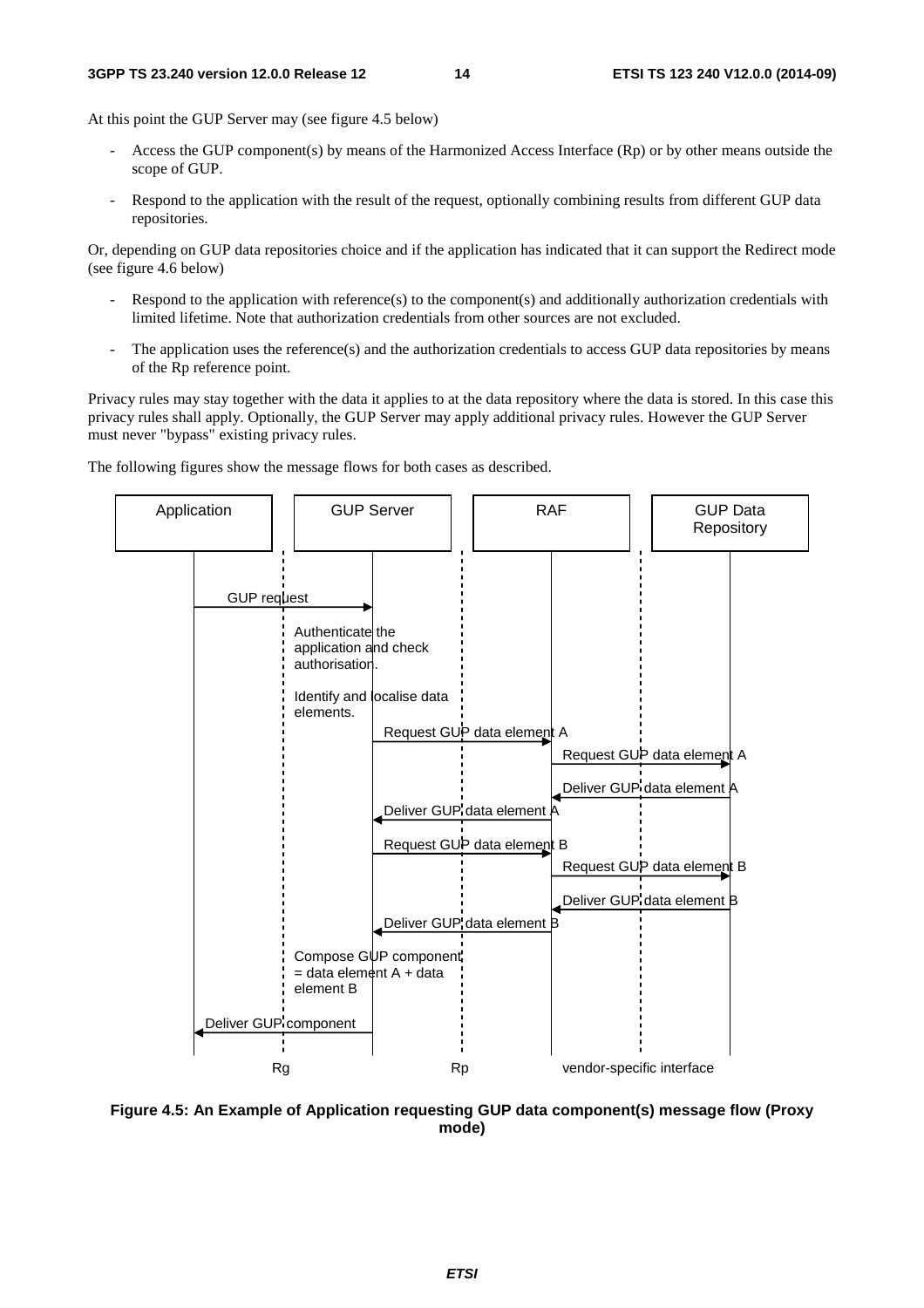

**Figure 4.6: An Application requesting GUP data component(s) message flow (Redirect mode)** 

# 4.3 Rg reference point procedures

This subclause defines the procedures applied in the Rg reference point between the applications and the GUP Server. This reference point supports also third party profile access. Rg can be used e.g. to create the whole user profile or some components in it, to read any piece of data in the profile or to modify those. There are means to authorise all requests and protect the user's privacy in all operations. Rg is applied to control the data stored in the different GUP components identified by a resource identity and the component type. The resource identity contains either a subscriber identity or a generic component identification, which is given to components that are not bound to a single subscriber.

There are the following procedures:

- Create
- **Delete**
- **Modify**
- List
- **Query**
- Subscribe
- Unsubscribe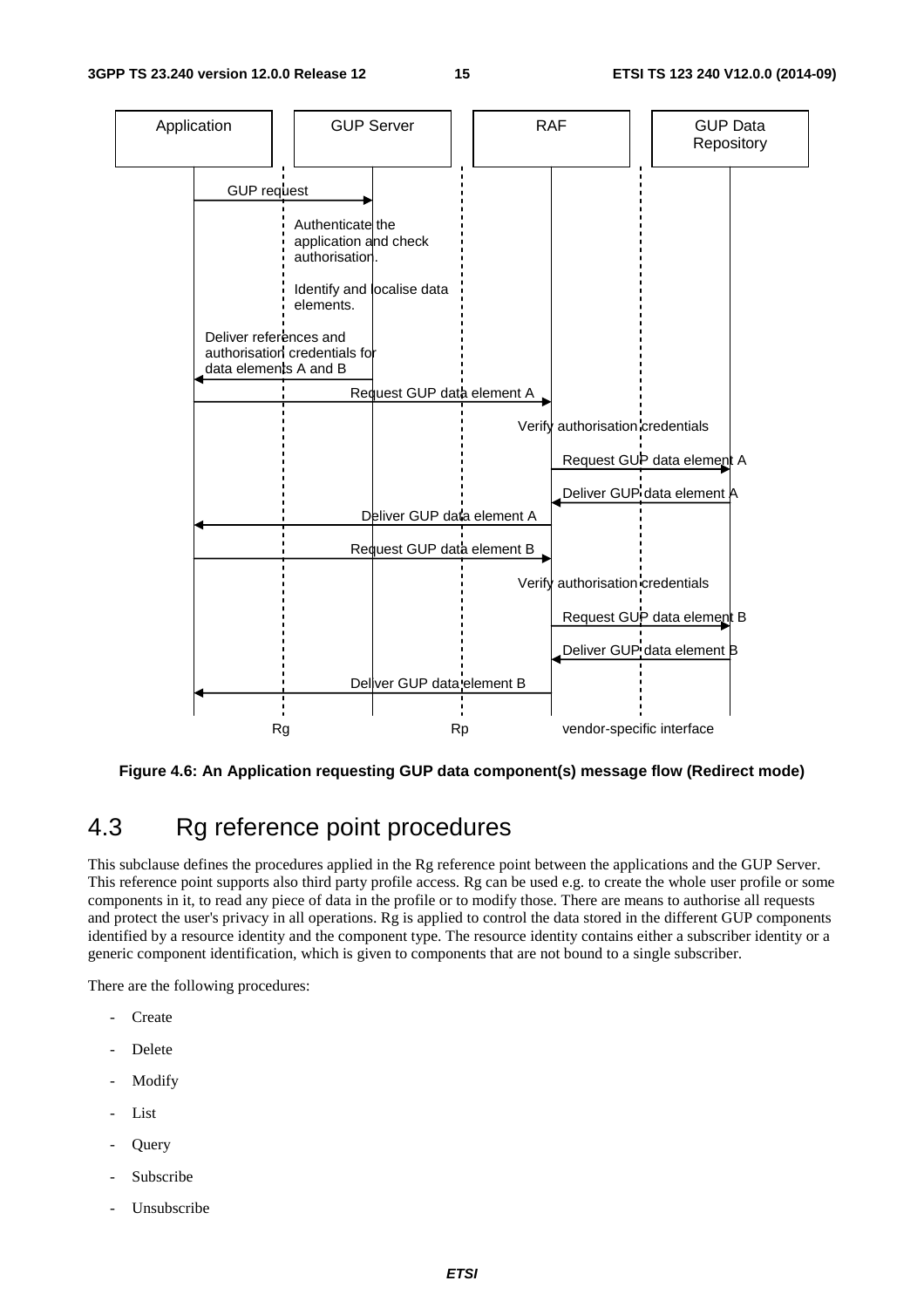- Notify

Instead of proxying the requests (or handling them by itself) the GUP Server may also apply the redirect mode of operation for applications that support redirect mode, which implies that the GUP Server responds to the request with the redirection information such as redirection address and authorisation assertions. Redirection can be made with Create, Delete, Modify, Query and Subscribe procedures.

### 4.3.1 Create procedure

Create procedure is used by the application to create a new user profile or new components to an existing profile. The procedure is always related to a single resource identity which is given in the request. Additionally the Create procedure shall carry the component types and the data to be created to each component. At least one component shall be provided. Creation of the first component implies profile creation. The component type identifies what data are concerned i.e. not just the data typing. It is presumed that the profile data structure is already known by the both parties. No new type of data can be defined by this procedure, only the data contents are provided. Furthermore the application shall provide the necessary data for authentication and authorization of this create function (e.g. credentials, assertions and identifications).

The outcome of the procedure shall be provided in a separate response message. If the requestor data indicated that the application is able to receive redirect instructions, the GUP server may decide to return redirect instructions based on policies set by the operator in the GUP server. After this response the procedure is terminated without any other specified results or retained information in the GUP Server.

| <b>Parameter</b>  | <b>Description</b>                                                                                                                                                                                                                                                           | Use       |
|-------------------|------------------------------------------------------------------------------------------------------------------------------------------------------------------------------------------------------------------------------------------------------------------------------|-----------|
| Resource Identity | Specifies the resource identity with its type (e.g. SIP<br>URI public ID).                                                                                                                                                                                                   | Mandatory |
| Component data    | Specifies which components are addressed and<br>provides the data for those. There may be several<br>Component data elements corresponding to several<br>created components. At least one element must be<br>present. See the table below for the more detailed<br>contents. | Mandatory |
| Requestor data    | Specifies the data related to the requestor. These data<br>may be used as input in the authentication and<br>authorization process. E.g. end user and application<br>identification, credentials or privacy policy information.                                              | Optional  |

|  |  |  |  | Table 4.1: Request data of Create procedure |
|--|--|--|--|---------------------------------------------|
|--|--|--|--|---------------------------------------------|

#### **Table 4.2: Contents of Component data parameter**

| <b>Parameter</b> | <b>Description</b>                                                                                                       | Use       |
|------------------|--------------------------------------------------------------------------------------------------------------------------|-----------|
| Component type   | Specifies the type of the created component. The<br>Component type identifies the applied component data<br>definitions. | Mandatory |
| Data             | Specifies the GUP component data according to the<br>specified Component type.                                           | Mandatory |

#### **Table 4.3: Response data of Create procedure**

| <b>Parameter</b> | <b>Description</b>                                                                                                                                                                                                                                                                                  | Use                                  |
|------------------|-----------------------------------------------------------------------------------------------------------------------------------------------------------------------------------------------------------------------------------------------------------------------------------------------------|--------------------------------------|
| Redirection data | Specifies the redirection instructions and assertions.                                                                                                                                                                                                                                              | Optional                             |
| <b>Status</b>    | Indicates whether:<br>1. The procedure was carried out successfully,<br>2. The request was redirected, or<br>3. A failure was detected.<br>For the proxy mode 1 or 3 can be indicated. For the<br>redirect mode 2 or 3 can be indicated. The possible<br>failure is described in sufficient detail. | Mandatory (like the response itself) |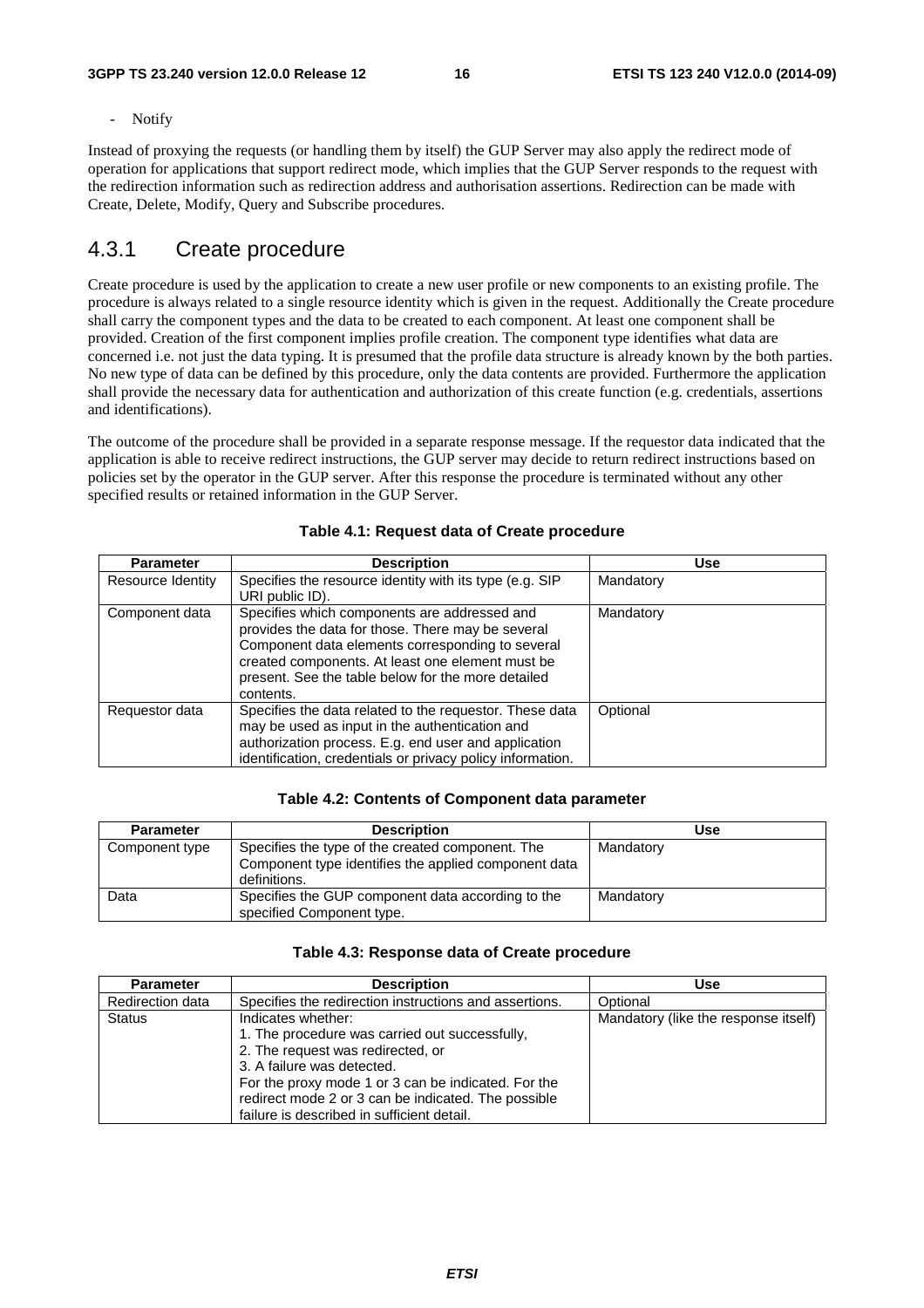### 4.3.2 Delete procedure

Delete procedure is used by the application to remove a profile or selected GUP components from the repository. The attached resource identity and the component type are specified. If no component type is provided, the whole user profile identified by the resource identity will be deleted. The application shall provide the necessary data for authentication and authorization purposes (e.g. credentials, assertions and identifications).

The outcome of the procedure shall be provided in a separate response message. If the requestor data indicated that the application is able to receive redirect instructions, the GUP server may decide to return redirect instructions based on policies set by the operator in the GUP server. After this response the procedure is terminated without any other specified results or retained information in the GUP Server.

| <b>Parameter</b>  | <b>Description</b>                                                                                                                                                                                                              | Use       |
|-------------------|---------------------------------------------------------------------------------------------------------------------------------------------------------------------------------------------------------------------------------|-----------|
| Resource identity | Specifies the resource identity with its type (e.g. SIP<br>URI public ID).                                                                                                                                                      | Mandatory |
| Component types   | Specifies the types of the components.                                                                                                                                                                                          | Optional  |
| Requestor data    | Specifies the data related to the requestor. These data<br>may be used as input in the authentication and<br>authorization process. E.g. end user and application<br>identification, credentials or privacy policy information. | Optional  |

#### **Table 4.4: Request data of Delete procedure**

#### **Table 4.5: Response data of Delete procedure**

| <b>Parameter</b> | <b>Description</b>                                                                                                                                                                                                                                                                                  | <b>Use</b>                           |
|------------------|-----------------------------------------------------------------------------------------------------------------------------------------------------------------------------------------------------------------------------------------------------------------------------------------------------|--------------------------------------|
| Redirection data | Specifies the redirection instructions and assertions.                                                                                                                                                                                                                                              | Optional                             |
| <b>Status</b>    | Indicates whether:<br>1. The procedure was carried out successfully,<br>2. The request was redirected, or<br>3. A failure was detected.<br>For the proxy mode 1 or 3 can be indicated. For the<br>redirect mode 2 or 3 can be indicated. The possible<br>failure is described in sufficient detail. | Mandatory (like the response itself) |

### 4.3.2a List procedure

List procedure is used by the application to list the existing profile items in the various GUP Data Repositories, and it is needed to handle large number of items. Different search criteria may be given as input. Only the references (i.e. resource identities and component types) are returned by the procedure. The listing may optionally operate sequentially, and then only a selected number of items is returned in one listing. The application shall provide the necessary data for authentication and authorization purposes (e.g. credentials, assertions and identifications).

The outcome of the procedure shall be provided in a separate response message.

#### **Table 4.5a: Request data of List procedure**

| <b>Parameter</b> | <b>Description</b>                                                                                                                                                                                                              | Use       |
|------------------|---------------------------------------------------------------------------------------------------------------------------------------------------------------------------------------------------------------------------------|-----------|
| Search criteria  | Specifies which profiles are to be listed. The criteria<br>may include at least resource identity (or part of it)<br>and/or component type.                                                                                     | Mandatory |
| Requestor data   | Specifies the data related to the requestor. These data<br>may be used as input in the authentication and<br>authorization process. E.g. end user and application<br>identification, credentials or privacy policy information. | Optional  |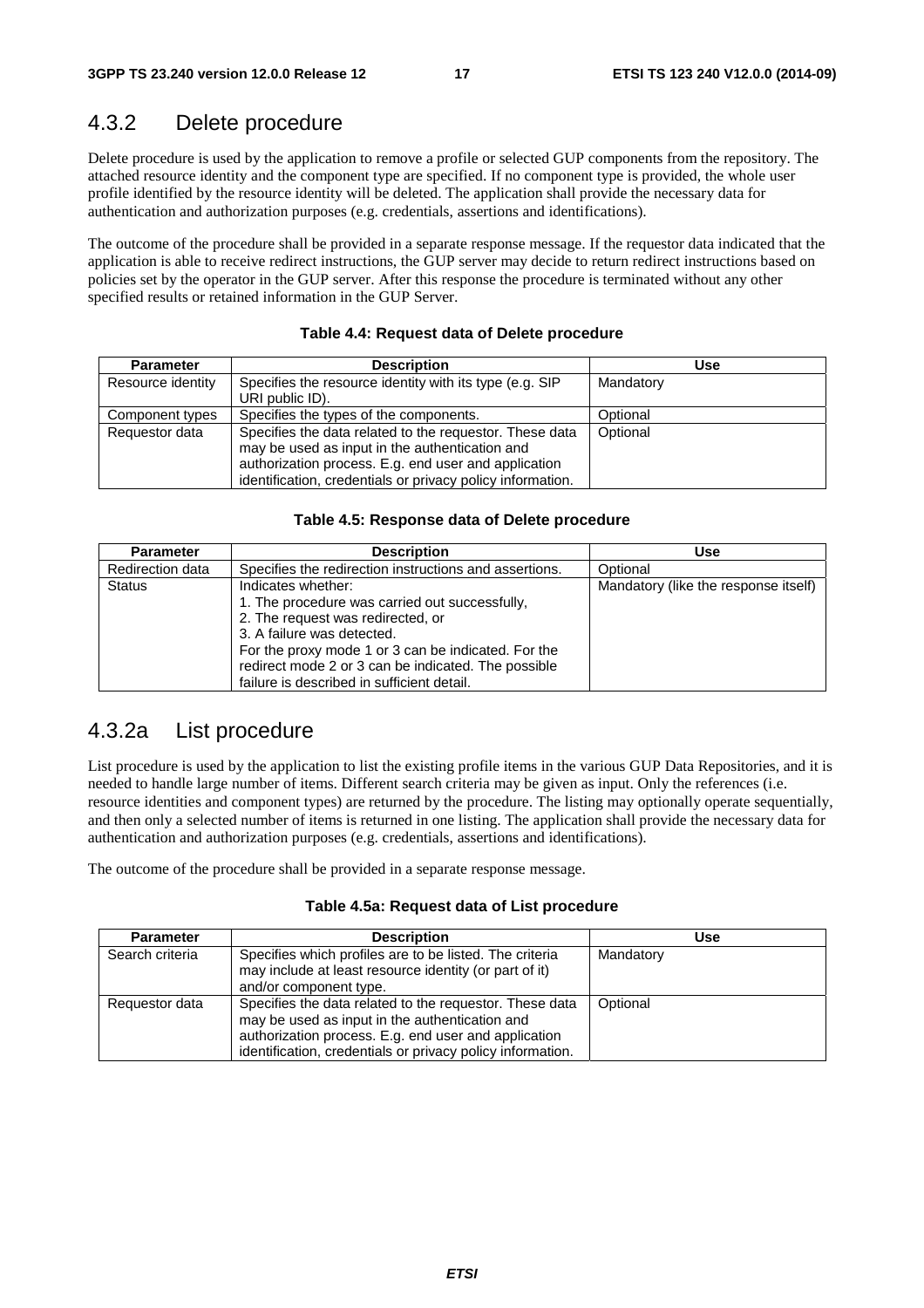| <b>Parameter</b> | <b>Description</b>                                                                                                                                                                                                                                                                                  | <b>Use</b> |
|------------------|-----------------------------------------------------------------------------------------------------------------------------------------------------------------------------------------------------------------------------------------------------------------------------------------------------|------------|
| Listing data     | Provides the listed data (several elements). See the<br>table below for the contents of a single element.                                                                                                                                                                                           | Mandatory  |
| End indication   | Indicates that the end of list has been reached.                                                                                                                                                                                                                                                    | Optional   |
| <b>Status</b>    | Indicates whether:<br>1. The procedure was carried out successfully,<br>2. The request was redirected, or<br>3. A failure was detected.<br>For the proxy mode 1 or 3 can be indicated. For the<br>redirect mode 2 or 3 can be indicated. The possible<br>failure is described in sufficient detail. | Mandatory  |

#### **Table 4.5b: Response data of List procedure**

#### **Table 4.5c: Contents of Listing data parameter**

| <b>Parameter</b>  | <b>Description</b>                                                                                             | Use       |
|-------------------|----------------------------------------------------------------------------------------------------------------|-----------|
| Resource identity | Specifies the resource identity with its type (e.g. SIP<br>URI public ID).                                     | Mandatory |
| Component types   | Specifies the component types which are linked to the<br>Resource identity and match with the search criteria. | Mandatory |

### 4.3.3 Modify procedure

Modify procedure is used by the application to change the data in the GUP components. Also adding and deleting data is possible by Modify procedure, but it cannot create a new component. The modified data are identified by the resource identity and the data reference. The modification may concern the whole component or any lower level piece of data referenced in the procedure invocation. The contents for the entire referenced data shall be provided. Several individual changes to different components can be made with one procedure invocation. It must be noted that if modification of one component fails, the other changes cannot always be rolled back (implementation specific feature). However the response data shall specify which modifications were not accomplished. It is also possible to add more similar type of data elements to an existing array type of element. The requestor shall provide the necessary data for authentication and authorization purposes (e.g. credentials, assertions and identifications).

The outcome of the procedure shall be provided in a separate response message. If the requestor data indicated that the application is able to receive redirect instructions, the GUP server may decide to return redirect instructions based on policies set by the operator in the GUP server. After this response the procedure is terminated without any other specified results or retained information in the GUP Server.

| <b>Parameter</b>  | <b>Description</b>                                                                                                                                                                                                                                                                                       | Use       |
|-------------------|----------------------------------------------------------------------------------------------------------------------------------------------------------------------------------------------------------------------------------------------------------------------------------------------------------|-----------|
| Resource identity | Specifies the resource identity with its type (e.g. SIP                                                                                                                                                                                                                                                  | Mandatory |
|                   | URI public ID).                                                                                                                                                                                                                                                                                          |           |
| Modification data | Specifies which data are addressed and how those are<br>changed. There may be several Modification data<br>items corresponding to several individual modifications.<br>These modifications may concern the same or different<br>components. See the table below for the contents of<br>one modification. | Mandatory |
| Requestor data    | Specifies the data related to the requestor. These data<br>may be used as input in the authentication and<br>authorization process. E.g. end user and application<br>identification, credentials or privacy policy information.                                                                          | Optional  |

#### **Table 4.6: Request data of Modify procedure**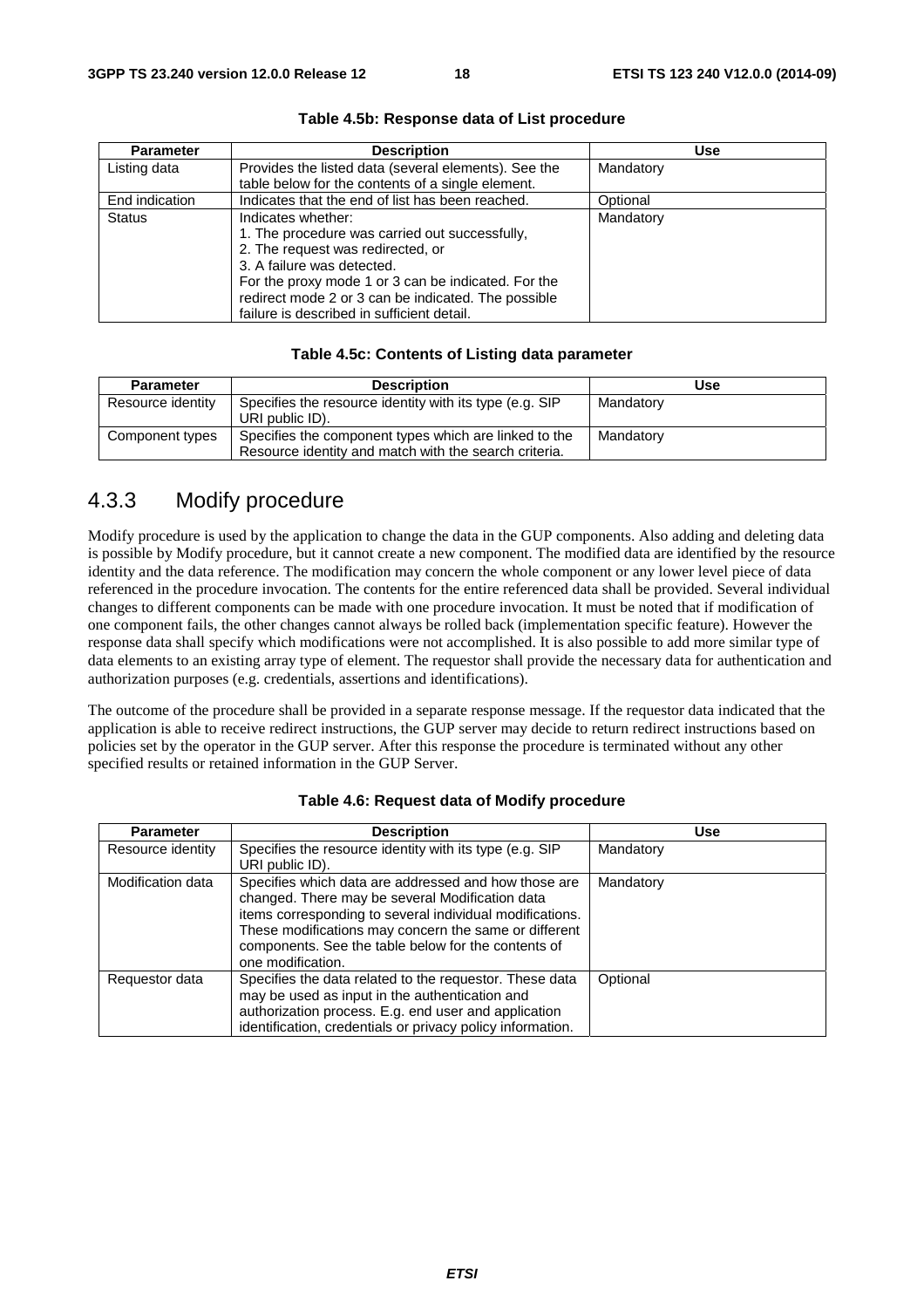| <b>Parameter</b>        | <b>Description</b>                                                                                                                                                                                                                    | <b>Use</b> |
|-------------------------|---------------------------------------------------------------------------------------------------------------------------------------------------------------------------------------------------------------------------------------|------------|
| Data reference          | Specifies which data are modified or expanded. The<br>reference identifies both the component type and the<br>possible deeper level data reference. The reference<br>must be unique in a way that it refers only to one data<br>item. | Mandatory  |
| New data                | Specifies the data to be stored in the GUP component.<br>It is expected that all the data elements in the<br>referenced data structure are given.                                                                                     | Mandatory  |
| Overwrite<br>indication | Specifies if the data are added to the existing data or<br>replaces those. Default action is "insert".                                                                                                                                | Optional   |

**Table 4.7: Contents of Modification data parameter** 

#### **Table 4.8: Response data of Modify procedure**

| <b>Parameter</b> | <b>Description</b>                                                                                                                                                                             | Use                                  |
|------------------|------------------------------------------------------------------------------------------------------------------------------------------------------------------------------------------------|--------------------------------------|
| Redirection data | Specifies the redirection instructions and assertions.                                                                                                                                         | Optional                             |
| <b>Status</b>    | Indicates whether:<br>1. The procedure was carried out successfully,<br>2. The request was redirected, or<br>3. A failure was detected.<br>For the proxy mode 1 or 3 can be indicated. For the | Mandatory (like the response itself) |
|                  | redirect mode 2 or 3 can be indicated. The possible<br>failure is described in sufficient detail.                                                                                              |                                      |

### 4.3.4 Query procedure

Query procedure is used by the application to retrieve the data in the user profile or its specific components. The queried data are identified by the resource identity and the data reference. The data retrieval may concern the whole profile, component or any parts of a component as referenced in the invocation. The requestor shall provide the necessary data for authentication and authorization purposes (e.g. credentials, assertions and identifications).

The retrieved data shall be provided in a separate response message. If the requestor data indicated that the application is able to receive redirect instructions, the GUP server may decide to return redirect instructions based on policies set by the operator in the GUP server. After this response the procedure is terminated without any other specified results or retained information in the GUP Server.

| <b>Parameter</b>  | <b>Description</b>                                                                                                                                                                                                                                                                                                        | Use       |
|-------------------|---------------------------------------------------------------------------------------------------------------------------------------------------------------------------------------------------------------------------------------------------------------------------------------------------------------------------|-----------|
| Resource identity | Specifies the resource identity with its type (e.g. SIP<br>URI public ID).                                                                                                                                                                                                                                                | Mandatory |
| Data references   | Specifies which data are read. The data reference<br>identifies the component type and the deeper level<br>reference (if the whole component is not meant to be<br>read). Multiple references may be given. It is also<br>possible to refer to the profile root which implies that<br>the whole profile data are queried. | Mandatory |
| Requestor data    | Specifies the data related to the requestor. These data<br>may be used as input in the authentication and<br>authorization process. E.g. end user and application<br>identification, credentials or privacy policy information.                                                                                           | Optional  |

#### **Table 4.9: Request data of Query procedure**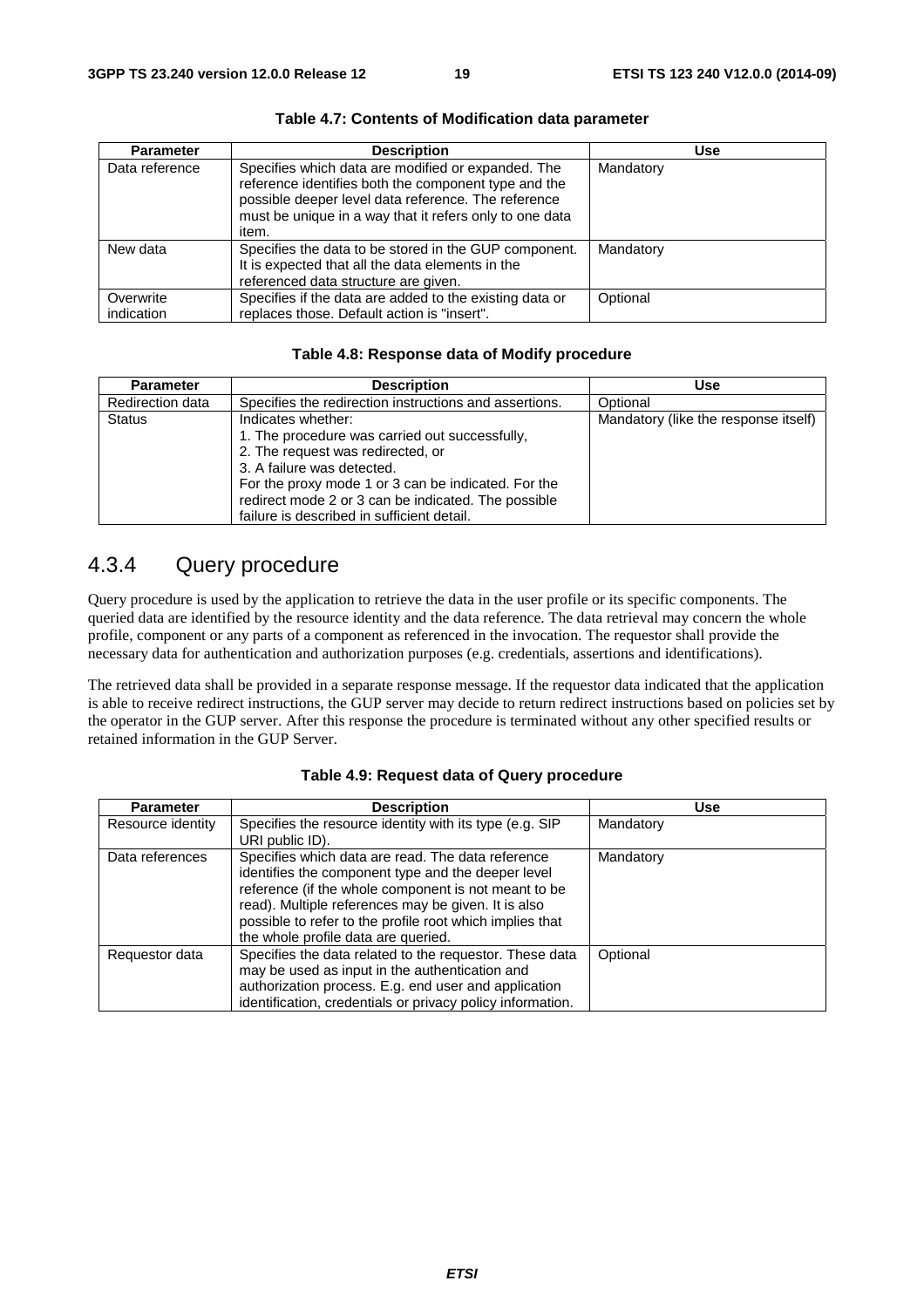| <b>Parameter</b> | <b>Description</b>                                     | Use       |
|------------------|--------------------------------------------------------|-----------|
| Data             | Contains the retrieved data as indicated by the Data   | Mandatory |
|                  | references.                                            |           |
| Redirection data | Specifies the redirection instructions and assertions. | Optional  |
| <b>Status</b>    | Indicates whether:                                     | Mandatory |
|                  | 1. The procedure was carried out successfully,         |           |
|                  | 2. The request was redirected, or                      |           |
|                  | 3. A failure was detected.                             |           |
|                  | For the proxy mode 1 or 3 can be indicated. For the    |           |
|                  | redirect mode 2 or 3 can be indicated. The possible    |           |
|                  | failure is described in sufficient detail.             |           |

**Table 4.10: Response data of Query procedure** 

### 4.3.5 Subscribe procedure

Subscribe procedure is used by the application to request notifications about changes in the GUP component data. The subscribed data are identified by the resource identity and the data reference. Furthermore the application can identify which elements are to be monitored for changes if it is not interested in all changes. Data synchronization can be performed by Subscribe and Notify procedures. The GUP Server returns the identification of the subscription request to provide means for the application to link the notifications of Notify procedure to the related subscribe requests. With Subscribe procedure an application can also request a list of all its subscriptions to notifications from the GUP Server. The GUP Server shall provide all the application"s subscriptions to notifications in the response message.

A filtering data parameter is defined to facilitate performance optimization. This may be left partly vendor/operator specific. The requestor shall provide the necessary data for authentication and authorization purposes (e.g. credentials, assertions and identifications).

The outcome of the procedure shall be provided in a separate response message. If the requestor data indicated that the application is able to receive redirect instructions, the GUP server may decide to return redirect instructions based on policies set by the operator in the GUP server. After this response the procedure is terminated without any other specified results or retained information in the GUP Server.

| <b>Parameter</b>    | <b>Description</b>                                                         | <b>Use</b>  |
|---------------------|----------------------------------------------------------------------------|-------------|
| Resource identity   | Specifies the resource identity with its type (e.g. SIP<br>URI public ID). | Conditional |
|                     | This parameter may be absent only when List of                             |             |
|                     | subscriptions parameter is present, otherwise this                         |             |
|                     | parameter shall always be present.                                         |             |
| <b>Notification</b> | Specifies the call-back address of the Requestor. The                      | Mandatory   |
| Reference           | GUP server shall send the notifications to this address.                   |             |
| List of             | Indicates that the application requests the list of all its                | Optional    |
| subscriptions       | subscriptions from the GUP server.                                         |             |
| Data references     | Specifies which data are monitored for changes. The                        | Optional    |
|                     | reference identifies both the component type and the                       |             |
|                     | possible deeper level data reference. Multiple                             |             |
|                     | references may be given. Any change within the                             |             |
|                     | referenced data structure causes a notification to be                      |             |
|                     | sent. If the parameter is absent, all modifications are                    |             |
|                     | notified.                                                                  |             |
| Requestor data      | Specifies the data related to the requestor. These data                    | Optional    |
|                     | may be used as input in the authentication and                             |             |
|                     | authorization process. E.g. end user and application                       |             |
|                     | identification, credentials or privacy policy information.                 |             |
| Filter data         | Specifies additional conditions for sending notifications                  | Optional    |
|                     | to optimize the performance e.g. when immediate                            |             |
|                     | synchronization is not required. The parameter                             |             |
|                     | specifies also whether the initial data values are                         |             |
|                     | requested to be reported.                                                  |             |

#### **Table 4.11: Request data of Subscribe procedure**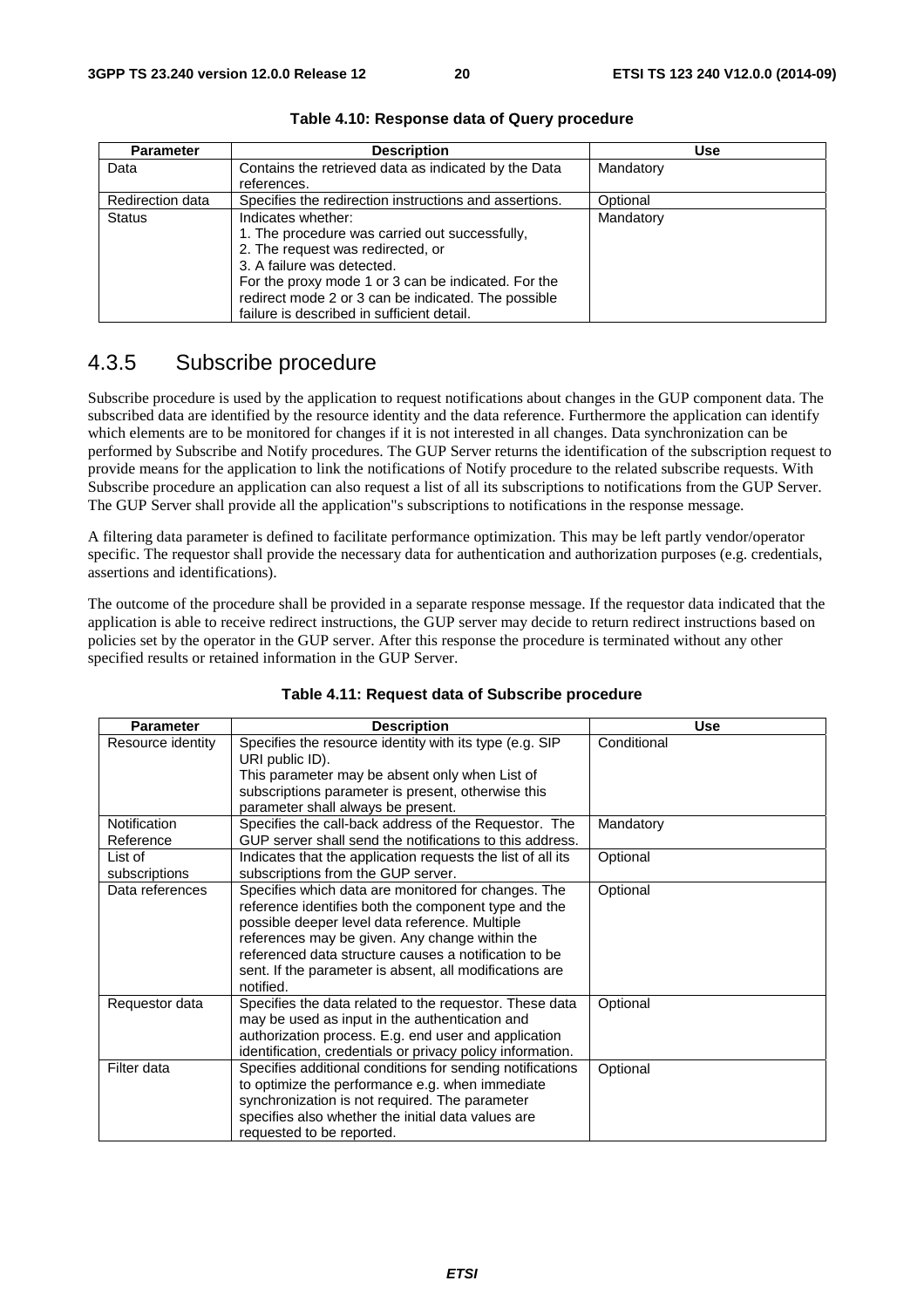| <b>Parameter</b>          | <b>Description</b>                                                                                                                                                                                                                                                                                  | <b>Use</b>                                               |
|---------------------------|-----------------------------------------------------------------------------------------------------------------------------------------------------------------------------------------------------------------------------------------------------------------------------------------------------|----------------------------------------------------------|
| Invoke<br>identifications | Contains the invoke identification assigned by the GUP<br>Server for this request.<br>When the application has requested the list of all its<br>subscriptions, this parameter will contain all the invoke<br>identifications assigned by the GUP Server to the<br>application.                      | Mandatory (unless the request is<br>redirected or fails) |
| Redirection data          | Specifies the redirection instructions and assertions.                                                                                                                                                                                                                                              | Optional                                                 |
| <b>Status</b>             | Indicates whether:<br>1. The procedure was carried out successfully,<br>2. The request was redirected, or<br>3. A failure was detected.<br>For the proxy mode 1 or 3 can be indicated. For the<br>redirect mode 2 or 3 can be indicated. The possible<br>failure is described in sufficient detail. | Mandatory (like the response itself)                     |

#### **Table 4.12: Response data of Subscribe procedure**

### 4.3.6 Unsubscribe procedure

Unsubscribe procedure is used by the application to cancel one or several existing subscriptions. The outcome of the procedure shall be provided in a separate response message.

#### **Table 4.13: Request data of Unsubscribe procedure**

| Parameter       | <b>Description</b>                                       | Use       |
|-----------------|----------------------------------------------------------|-----------|
| Invoke          | Specifies one or several invoke identifications assigned | Mandatorv |
| identifications | by the GUP Server for the subscriptions.                 |           |

#### **Table 4.14: Response data of Unsubscribe procedure**

| <b>Parameter</b> | <b>Description</b>                                                                                    | Use                                  |
|------------------|-------------------------------------------------------------------------------------------------------|--------------------------------------|
| Status           | Indicates whether the procedure was carried out<br>successfully or whether some failure was detected. | Mandatory (like the response itself) |
|                  | The possible errors are described in sufficient detail.                                               |                                      |

### 4.3.7 Notify procedure

Notify procedure is invoked by the GUP Server when the data which was identified in Subscribe procedure changes or when the invoked Subscribe procedure requested sending of all the initial values of the referenced data. The procedure identifies the changed data and provides the new values.

The outcome of the procedure shall be provided in a separate response message.

#### **Table 4.15: Request data of Notify procedure**

| <b>Parameter</b> | <b>Description</b>                                      | Use       |
|------------------|---------------------------------------------------------|-----------|
| Invoke           | Specifies the invoke identification assigned by the GUP | Mandatory |
| identification   | Server for this subscription.                           |           |
| Notified data    | Specifies which data are reported together with the     | Mandatory |
|                  | data itself. Multiple pieces of data may be provided.   |           |

#### **Table 4.16: Response data of Notify procedure (optional)**

| <b>Parameter</b> | <b>Description</b>                                                                                    | Use                                                   |
|------------------|-------------------------------------------------------------------------------------------------------|-------------------------------------------------------|
| <b>Status</b>    | Indicates whether the procedure was carried out<br>successfully or whether some failure was detected. | Mandatory (however the whole<br>response is optional) |
|                  | The possible errors are described in sufficient detail.                                               |                                                       |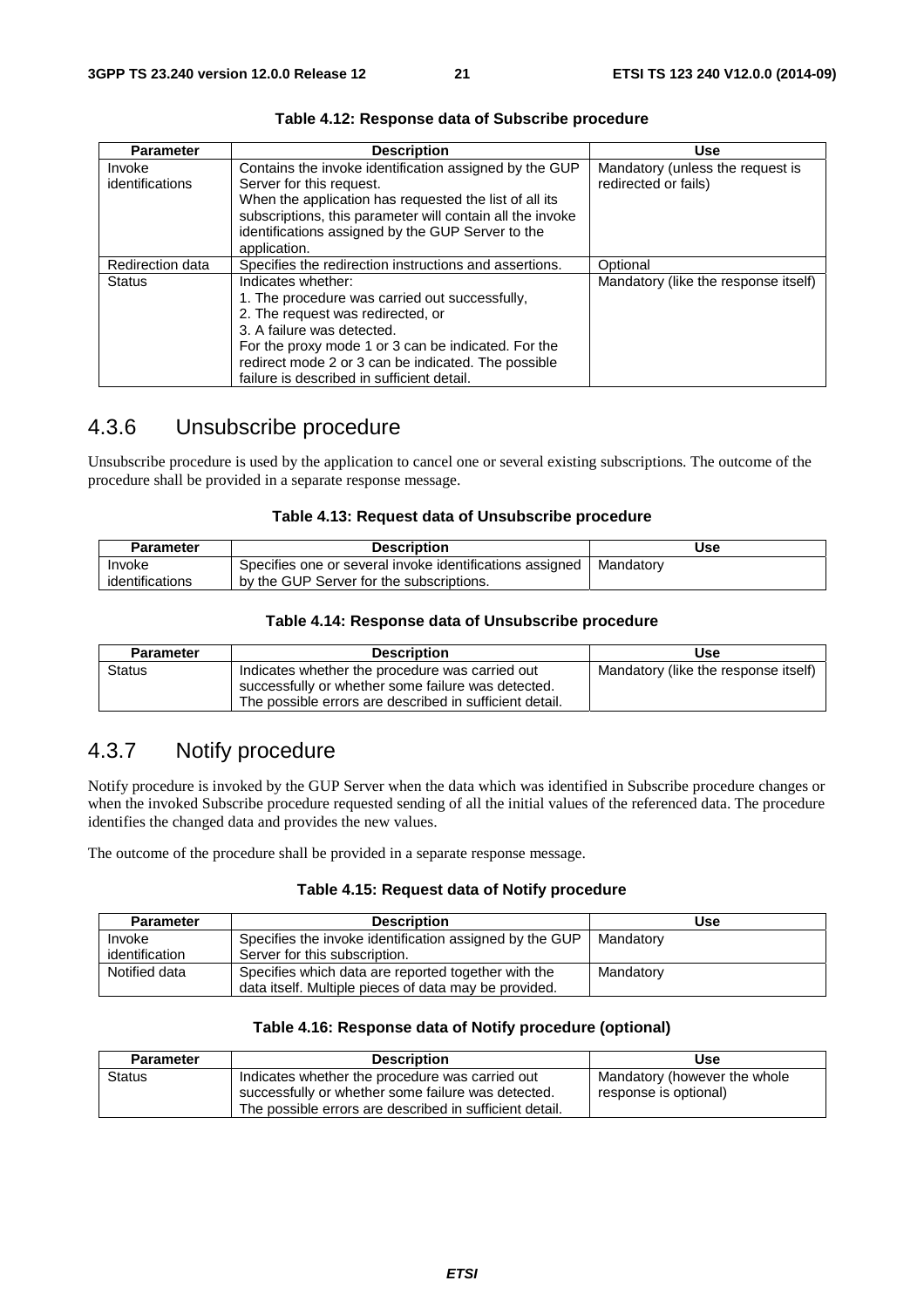### 4.3.8 Common information definitions

The information elements that are applied in several procedures of Rg reference point are described in this subclause.

### 4.3.8.1 Requestor data

The Requestor data contain the information that the sender of the request provides in order to facilitate the authentication and authorization functions. The access control and user privacy functions work based on these data. Also an unspecified Additional info parameter is defined to carry data e.g. for monitoring or accounting purposes. All the elements are optional. However at least one shall be present if the parameter is applied.

| <b>Element</b>                | <b>Description</b>                                                                                                                                                                                                                                                                                                  | <b>Use</b> |
|-------------------------------|---------------------------------------------------------------------------------------------------------------------------------------------------------------------------------------------------------------------------------------------------------------------------------------------------------------------|------------|
| Subscriber<br>identification  | Specifies the end user being served.                                                                                                                                                                                                                                                                                | Optional   |
| Application<br>identification | Specifies the application being served. The GUP<br>Server has to link the Application identification to the<br>actual sender of the request by the appropriate means<br>taking into account the applied security measures and<br>domains.                                                                           | Optional   |
| Credentials                   | Contains authentication information.                                                                                                                                                                                                                                                                                | Optional   |
| Authorization<br>assertion    | Contains the assertion for authorization. The nature of<br>the assertion must be for one time use to prevent<br>replay and cut-and-paste attacks. E.g. digest or<br>signature mechanisms may be applied.                                                                                                            | Optional   |
| Privacy policy                | Information about the applied privacy policy.                                                                                                                                                                                                                                                                       | Optional   |
| Redirection<br>indications    | Specifies if the application being served is able to<br>handle returned redirect requests or if it specifically<br>desires to apply the redirect mode. However the GUP<br>Server decides which mode is used. If the parameter is<br>missing, it is presumed that no such capability exists<br>with the application. | Optional   |
| Additional info               | Additional unspecified information related to the<br>requestor or request.                                                                                                                                                                                                                                          | Optional   |

#### **Table 4.17: Requestor data**

### 4.3.8.2 Redirection data

The Redirection data is returned to the requester if redirection is called for. These data contain the address where the request is to be redirected to and the authorisation assertions optionally provided by the GUP Server, which may this way carry out at least part of the authorisation on behalf of the RAF (or Data Repository). The RAF (or the GUP Data Repository) takes the final decision whether the authorisation is accepted or not.

#### **Table 4.17a: Redirection data**

| <b>Element</b>             | <b>Description</b>                                                                                                                                | Use      |
|----------------------------|---------------------------------------------------------------------------------------------------------------------------------------------------|----------|
| Redirection<br>address     | Specifies the address (e.g. URI) where the request is<br>to be redirected.                                                                        | Optional |
| Authorisation<br>assertion | Contains the assertion for authorisation. This may be<br>placed in the Requestor data item in the subsequent<br>requests over Rp reference point. | Optional |

### 4.3.9 Error handling and common error types

The basic principle in error handling is that all errors in carrying out the procedures lead to complete abortion of the requested operation. However if e.g. multiple modifications with separate data references are made with one procedure invocation, it is possible that part of these are completed even if some would fail. The procedure error responses identify the error type together with more detailed information about the cause of the error.

The common error types which can be applied to all procedures contain: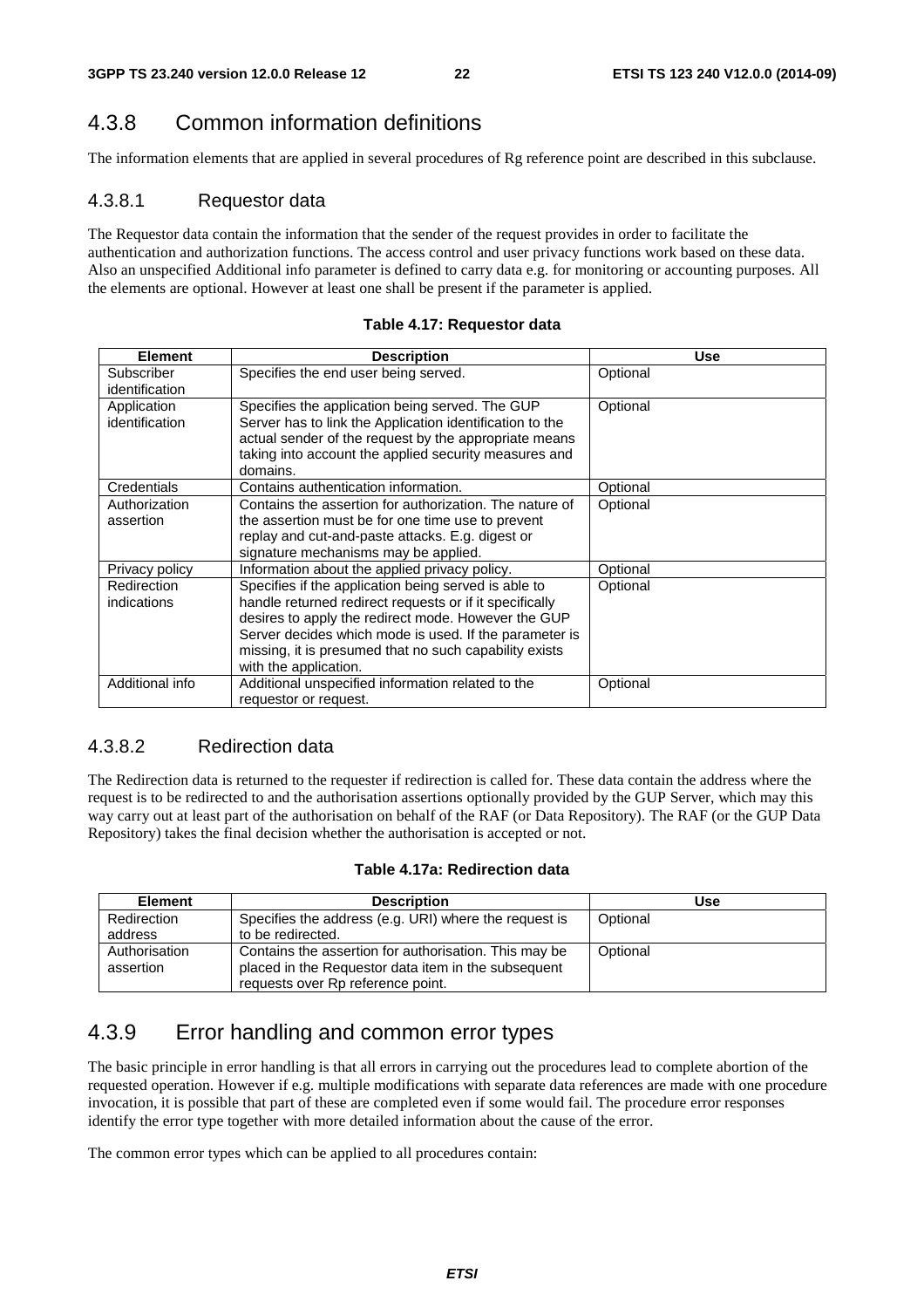| Error                  | Description                                         |
|------------------------|-----------------------------------------------------|
| Invalid operation      | The operation is invalid or unsupported.            |
| Invalid parameter      | The given parameter of the operation is invalid.    |
| Unauthorized operation | There was no authority for the requested operation. |
| Data unavailable       | The requested data were not available.              |
| Unexpected error       | An unexpected error condition was met.              |
| Authentication error   | The authentication of the requestor has failed.     |

#### **Table 4.18: Common error types**

# 4.4 Rp reference point procedures

This subclause defines the procedures applied in the Rp reference point. The application or GUP server acts as the active requestor towards the Repository Access Function (RAF) entities e.g. to read or modify the data. It is assumed that the both ends share initially the same data structure definitions. Rp is applied to control the data stored in the different user profile components identified by a resource identity and the component type. The resource identity contains either a subscriber identity or a generic component identification which is given to components that are not bound to a single subscriber.

There are the following procedures:

- Create Component
- Delete Component
- Modify Data
- List Data
- Read Data
- Subscribe To Data
- Unsubscribe To Data
- Notify Data
- Define Data

### 4.4.1 Create Component procedure

Create Component procedure is used by the application to add a new profile component in the contacted repository. The attached resource identity and the created component type are specified along with the created data. The component type identifies what data are concerned i.e. not just the data typing. It is presumed that the profile data structure is already known by the both parties. No new type of data can be defined by this procedure, only the data contents are provided. The requestor shall provide the necessary data for authorization purposes (e.g. assertions and identifications).

This procedure is synchronous in nature but it is also possible to define a separate response message.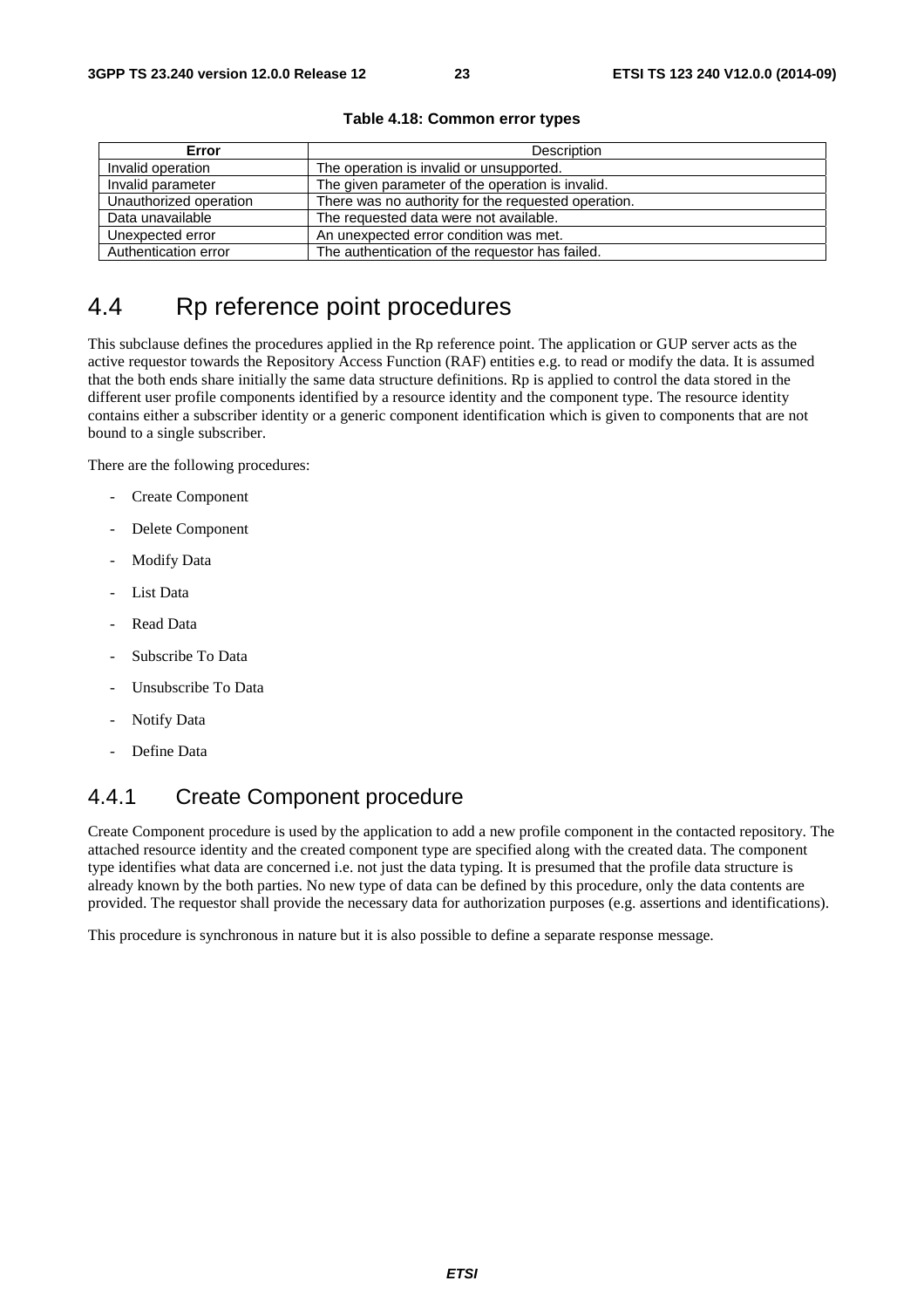| <b>Parameter</b>  | <b>Description</b>                                                                                                                                                                            | <b>Use</b> |
|-------------------|-----------------------------------------------------------------------------------------------------------------------------------------------------------------------------------------------|------------|
| Resource Identity | Specifies the resource identity with its type (e.g. SIP<br>URI public ID).                                                                                                                    | Mandatory  |
| Component type    | Specifies the type of the created component. This is<br>needed because several types may be supported by<br>one RAF. The Component type identifies the applied<br>component data definitions. | Mandatory  |
| Requestor data    | Specifies the data related to the requestor. These data<br>may be used as input in the authorization process. E.g.<br>end user and application identification. See subclause<br>4.4.9.        | Optional   |
| Component data    | Specifies the profile component data according to the<br>specified Component type.                                                                                                            | Mandatory  |

**Table 4.19: Request data of Create Component procedure** 

#### **Table 4.20: Response data of Create Component procedure**

| <b>Parameter</b> | <b>Description</b>                                                                                                                                               | Use                                  |
|------------------|------------------------------------------------------------------------------------------------------------------------------------------------------------------|--------------------------------------|
| Status           | Indicates whether the procedure was carried out<br>successfully or whether some failure was detected.<br>The possible errors are described in sufficient detail. | Mandatory (like the response itself) |

### 4.4.2 Delete Component procedure

Delete Component procedure is used by the application to remove a profile component from the contacted repository. The attached resource identity and the component type is specified. The requestor shall provide the necessary data for authorization purposes (e.g. assertions and identifications).

This procedure is synchronous in nature but it is also possible to define a separate response message.

|  |  |  | Table 4.21: Request data of Delete Component procedure |
|--|--|--|--------------------------------------------------------|
|--|--|--|--------------------------------------------------------|

| <b>Parameter</b>  | <b>Description</b>                                                                                                                                                                     | <b>Use</b> |
|-------------------|----------------------------------------------------------------------------------------------------------------------------------------------------------------------------------------|------------|
| Resource identity | Specifies the resource identity with its type (e.g. SIP<br>URI public ID).                                                                                                             | Mandatory  |
| Component type    | Specifies the type of the component.                                                                                                                                                   | Mandatory  |
| Requestor data    | Specifies the data related to the requestor. These data<br>may be used as input in the authorization process. E.g.<br>end user and application identification. See subclause<br>4.4.9. | Optional   |

#### **Table 4.22: Response data of Delete Component procedure**

| <b>Parameter</b> | <b>Description</b>                                                                                                                                               | Use                                  |
|------------------|------------------------------------------------------------------------------------------------------------------------------------------------------------------|--------------------------------------|
| <b>Status</b>    | Indicates whether the procedure was carried out<br>successfully or whether some failure was detected.<br>The possible errors are described in sufficient detail. | Mandatory (like the response itself) |

### 4.4.2a List Data procedure

List Data procedure is used by the application to list the existing profile items in the various GUP Data Repositories, and it is needed to handle large number of items. Different search criteria may be given as input. Only the references (i.e. resource identities and component types) are returned by the procedure. The listing may optionally operate sequentially, and then only a selected number of items is returned in one listing. The application shall provide the necessary data for authentication and authorization purposes (e.g. credentials, assertions and identifications).

The outcome of the procedure shall be provided in a separate response message.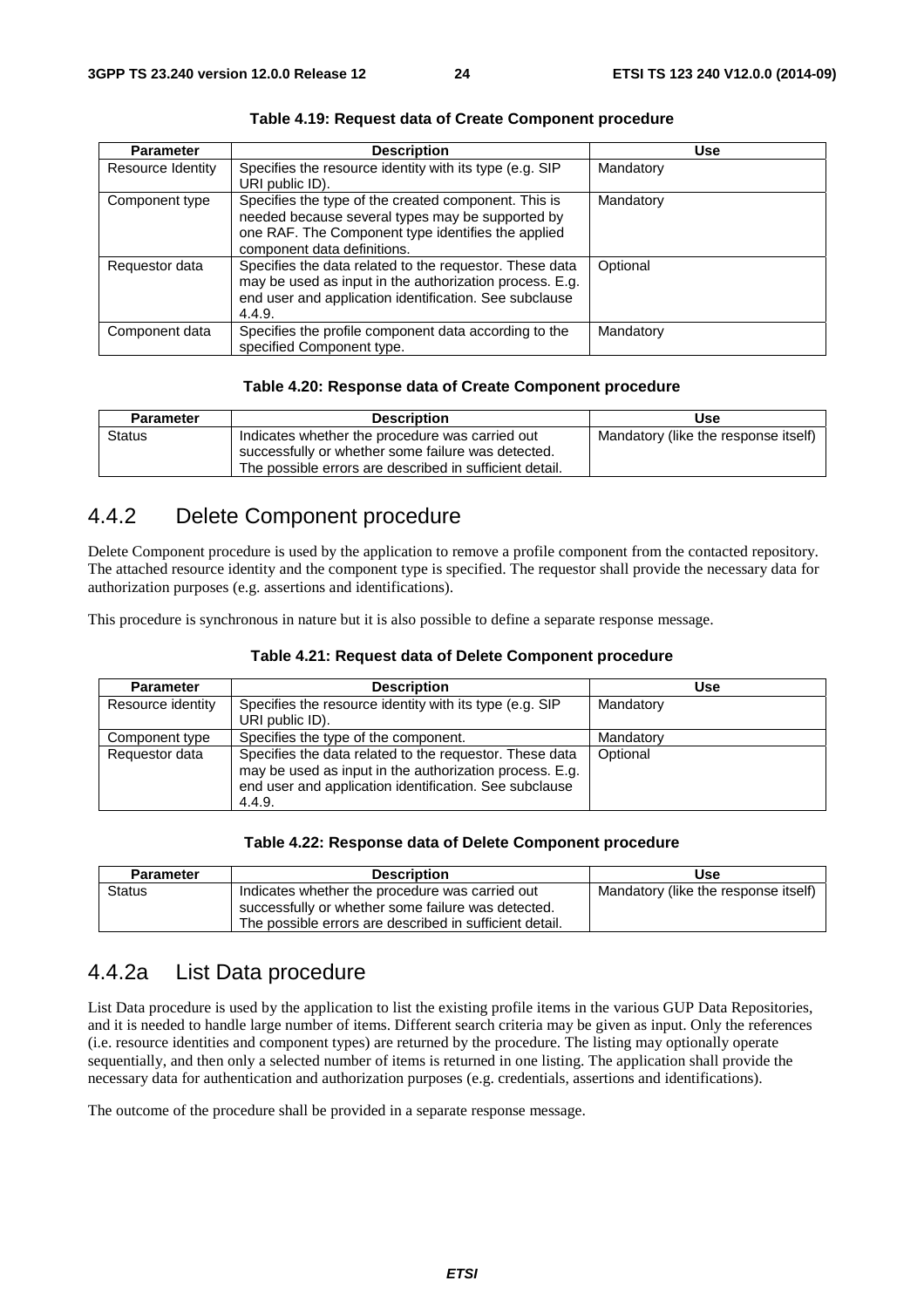| <b>Parameter</b> | <b>Description</b>                                                                                                                                                                                                              | <b>Use</b> |
|------------------|---------------------------------------------------------------------------------------------------------------------------------------------------------------------------------------------------------------------------------|------------|
| Search criteria  | Specifies which profiles are to be listed. The criteria<br>may include at least resource identity (or part of it)<br>and/or component type.                                                                                     | Mandatory  |
| Requestor data   | Specifies the data related to the requestor. These data<br>may be used as input in the authentication and<br>authorization process. E.g. end user and application<br>identification, credentials or privacy policy information. | Optional   |

#### **Table 4.22a: Request data of List Data procedure**

#### **Table 4.22b: Response data of List Data procedure**

| <b>Parameter</b> | <b>Description</b>                                                                                                                                               | <b>Use</b> |
|------------------|------------------------------------------------------------------------------------------------------------------------------------------------------------------|------------|
| Listing data     | Provides the listed data (several elements). See the<br>table below for the contents of a single element.                                                        | Mandatory  |
| End indication   | Indicates that the end of list has been reached.                                                                                                                 | Optional   |
| <b>Status</b>    | Indicates whether the procedure was carried out<br>successfully or whether some failure was detected.<br>The possible errors are described in sufficient detail. | Mandatory  |

#### **Table 4.22c: Contents of Listing data parameter**

| <b>Parameter</b>  | <b>Description</b>                                                                                             | Use       |
|-------------------|----------------------------------------------------------------------------------------------------------------|-----------|
| Resource identity | Specifies the resource identity with its type (e.g. SIP<br>URI public ID).                                     | Mandatory |
| Component types   | Specifies the component types which are linked to the<br>resource identity and match with the search criteria. | Mandatory |

### 4.4.3 Modify Data procedure

Modify Data procedure is used by the application to change the data in a profile component. The component is identified by the resource identity and the component type. The modification may concern the whole component or any lower level piece of data referenced in the procedure invocation. The contents for the entire referenced data shall be provided. Several individual changes to the component can be made with one procedure invocation. It is also possible to add more similar type of data elements to an existing array type of element. The requestor shall provide the necessary data for authorization purposes (e.g. assertions and identifications).

This procedure is synchronous in nature but it is also possible to define a separate response message.

| <b>Parameter</b>  | <b>Description</b>                                                                                                                                                                                                           | <b>Use</b> |
|-------------------|------------------------------------------------------------------------------------------------------------------------------------------------------------------------------------------------------------------------------|------------|
| Resource identity | Specifies the resource identity with its type (e.g. SIP<br>URI public ID).                                                                                                                                                   | Mandatory  |
| Component type    | Specifies the type of the component.                                                                                                                                                                                         | Mandatory  |
| Modified data     | Specifies which data are addressed and how those are<br>changed. There may be several modified data items<br>corresponding to several individual modifications. See<br>the table below for the contents of one modification. | Mandatory  |
| Requestor data    | Specifies the data related to the requestor. These data<br>may be used as input in the authorization process. E.g.<br>end user and application identification. See subclause<br>4.4.9.                                       | Optional   |

#### **Table 4.23: Request data of Modify Data procedure**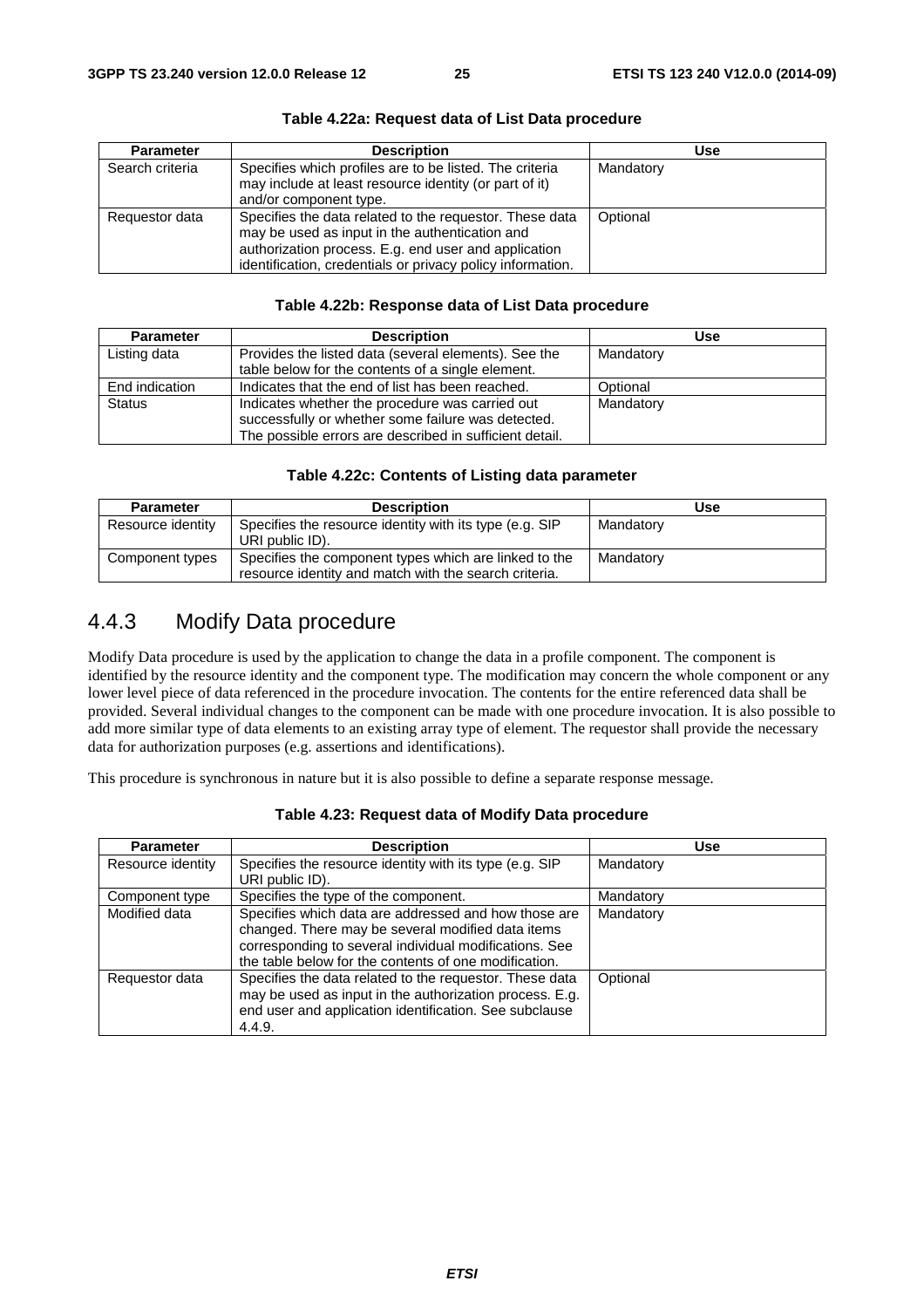| <b>Parameter</b> | <b>Description</b>                                                                                                                                                                                                    | <b>Use</b> |
|------------------|-----------------------------------------------------------------------------------------------------------------------------------------------------------------------------------------------------------------------|------------|
| Data reference   | Specifies which data are modified or expanded. The<br>reference may indicate the whole component or any<br>deeper level piece of data. The reference must be<br>unique in a way that it refers only to one data item. | Mandatory  |
| New data         | Specifies the data to be stored in the profile<br>component. It is expected that all the data elements in<br>the referenced data structure are given.                                                                 | Mandatory  |
| Overwrite        | Specifies if the data are added to the existing data or                                                                                                                                                               | Optional   |
| indication       | replaces those. Default action is "insert".                                                                                                                                                                           |            |

**Table 4.24: Contents of Modified data parameter** 

#### **Table 4.25: Response data of Modify Data procedure**

| <b>Description</b>                                                                                    | Use                                                     |
|-------------------------------------------------------------------------------------------------------|---------------------------------------------------------|
| Indicates whether the procedure was carried out<br>successfully or whether some failure was detected. | Mandatory (like the response itself)                    |
|                                                                                                       | The possible errors are described in sufficient detail. |

### 4.4.4 Read Data procedure

Read Data procedure is used by the application to retrieve the data in a profile component. The component is identified by the resource identity and the component type. The data retrieval may concern the whole component or any parts of it as referenced in the invocation. The requestor shall provide the necessary data for authorization purposes (e.g. assertions and identifications).

| <b>Parameter</b>  | <b>Description</b>                                                                                                                                                                          | <b>Use</b> |
|-------------------|---------------------------------------------------------------------------------------------------------------------------------------------------------------------------------------------|------------|
| Resource identity | Specifies the resource identity with its type (e.g. SIP<br>URI public ID).                                                                                                                  | Mandatory  |
| Component type    | Specifies the type of the component.                                                                                                                                                        | Mandatory  |
| Data references   | Specifies which data are read. The data reference may<br>point to a piece of data on any level in the data<br>structure (also to the whole component). Multiple<br>references may be given. | Mandatory  |
| Requestor data    | Specifies the data related to the requestor. These data<br>may be used as input in the authorization process. E.g.<br>end user and application identification. See subclause<br>4.4.9.      | Optional   |

#### **Table 4.26: Request data of Read Data procedure**

#### **Table 4.27: Response data of Read Data procedure**

| <b>Parameter</b> | <b>Description</b>                                                                                                                                                                | Use                                  |
|------------------|-----------------------------------------------------------------------------------------------------------------------------------------------------------------------------------|--------------------------------------|
| Data             | Contains the retrieved data as indicated by the Data<br>references. All the data under the referenced one are<br>returned. Multiple packets of data are given if so<br>requested. | Mandatory                            |
| <b>Status</b>    | Indicates whether the procedure was carried out<br>successfully or whether some failure was detected.<br>The possible errors are described in sufficient detail.                  | Mandatory (like the response itself) |

This procedure is synchronous in nature but it is also possible to define a separate response message.

### 4.4.5 Subscribe To Data procedure

Subscribe To Data procedure is used by the application to request notifications about changes in the profile component data. The component is identified by the resource identity and the component type. Furthermore the application can identify which elements are to be monitored for changes if it is not interested in all changes. Data synchronization can be performed by Subscribe To Data and Notify Data procedures. The RAF returns the identification of the subscription request to provide means for the application to link the notifications of Notify Data procedure to the related subscribe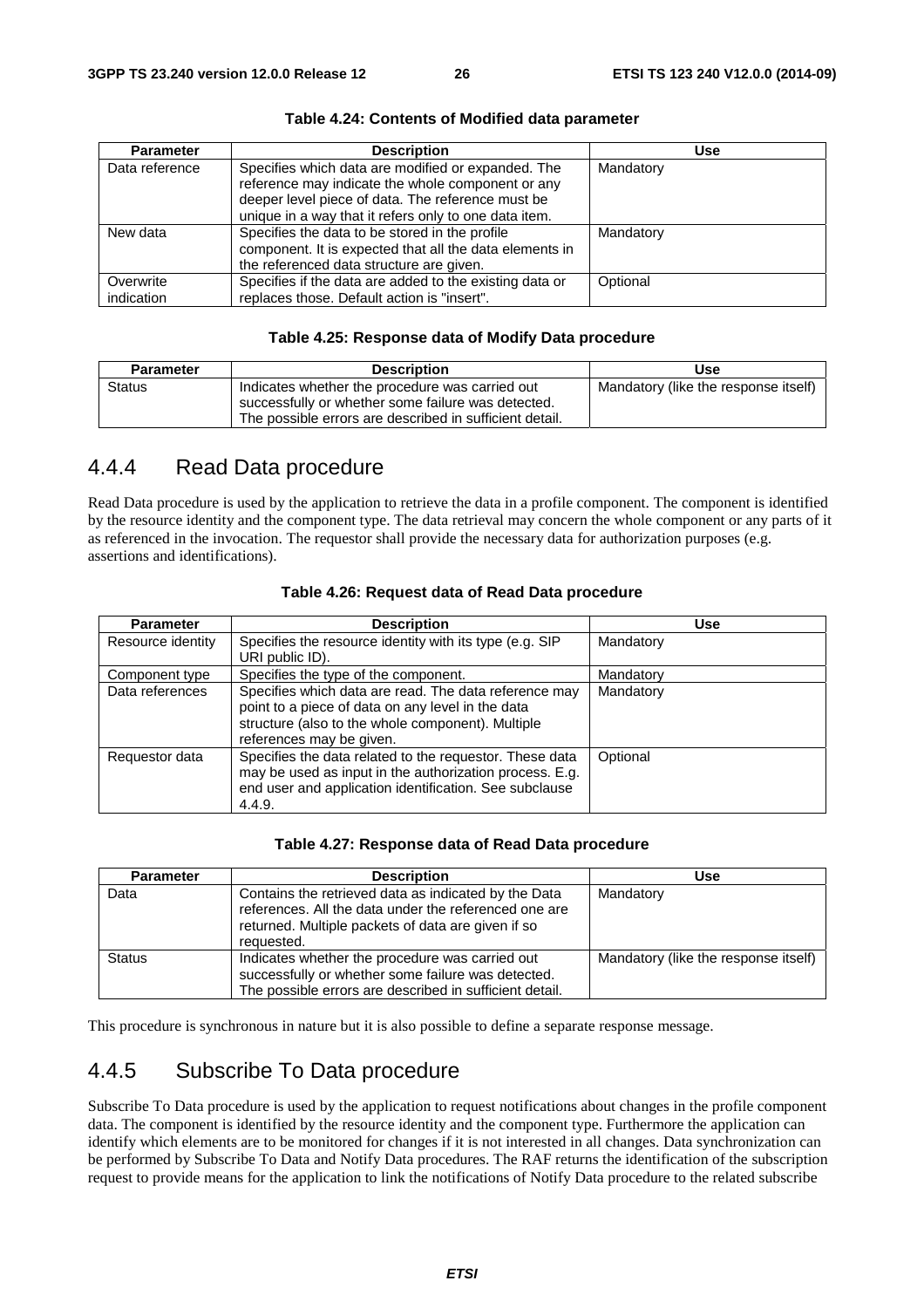requests. With Subscribe To Data procedure an application can also request a list of all its subscriptions to notifications from the RAF. The RAF shall provide all the application"s subscriptions to notifications in the response message.

A filtering data parameter is defined to facilitate performance optimization. This may be left partly vendor/operator specific. The requestor shall provide the necessary data for authorization purposes (e.g. assertions and identifications).

#### **Table 4.28: Request data of Subscribe To Data procedure**

| <b>Parameter</b>          | <b>Description</b>                                                                                                                                                                                                                                | <b>Use</b>  |
|---------------------------|---------------------------------------------------------------------------------------------------------------------------------------------------------------------------------------------------------------------------------------------------|-------------|
| Resource identity         | Specifies the resource identity with its type (e.g. SIP<br>URI public ID).<br>This parameter may be absent only when List of<br>subscriptions parameter is present, otherwise this<br>parameter shall always be present.                          | Conditional |
| Notification<br>Reference | Specifies the call-back address of the Requestor. The<br>RAF shall send the notifications to this address.                                                                                                                                        | Mandatory   |
| List of<br>subscriptions  | Indicates that the application requests the list of all its<br>subscriptions from the RAF.                                                                                                                                                        | Optional    |
| Component type            | Specifies the type of the component.                                                                                                                                                                                                              | Mandatory   |
| Data references           | Specifies which data are monitored for changes.<br>Multiple references may be given. Any change within<br>the referenced data structure causes a notification to<br>be sent. If the parameter is absent, all modifications<br>are notified.       | Optional    |
| Requestor data            | Specifies the data related to the requestor. These data<br>may be used as input in the authorization process. E.g.<br>end user and application identification. See subclause<br>4.4.9.                                                            | Optional    |
| Filter data               | Specifies additional conditions for sending notifications<br>to optimize the performance e.g. when immediate<br>synchronization is not required. The parameter<br>specifies also whether the initial data values are<br>requested to be reported. | Optional    |

#### **Table 4.29: Response data of Subscribe To Data procedure**

| <b>Parameter</b> | <b>Description</b>                                        | Use                                  |
|------------------|-----------------------------------------------------------|--------------------------------------|
| Invoke           | Contains the invoke identification assigned by the RAF    | Mandatory                            |
| identifications  | for this request.                                         |                                      |
|                  | When the application has requested the list of all its    |                                      |
|                  | subscriptions, this parameter will contain all the invoke |                                      |
|                  | identifications assigned by the RAF to the application.   |                                      |
| <b>Status</b>    | Indicates whether the procedure was carried out           | Mandatory (like the response itself) |
|                  | successfully or whether some failure was detected.        |                                      |
|                  | The possible errors are described in sufficient detail.   |                                      |

### 4.4.6 Unsubscribe To Data procedure

Unsubscribe To Data procedure is used by the application to cancel one or several existing subscriptions.

#### **Table 4.30: Request data of Unsubscribe To Data procedure**

| <b>Parameter</b> | <b>Description</b>                                       | Use       |
|------------------|----------------------------------------------------------|-----------|
| Invoke           | Specifies one or several invoke identifications assigned | Mandatorv |
| identifications  | by the RAF for the subscriptions.                        |           |

#### **Table 4.31: Response data of Unsubscribe To Data procedure**

| <b>Parameter</b> | <b>Description</b>                                                                                            | <b>Use</b>                           |
|------------------|---------------------------------------------------------------------------------------------------------------|--------------------------------------|
| <b>Status</b>    | Indicates whether the procedure was carried out                                                               | Mandatory (like the response itself) |
|                  | successfully or whether some failure was detected.<br>The possible errors are described in sufficient detail. |                                      |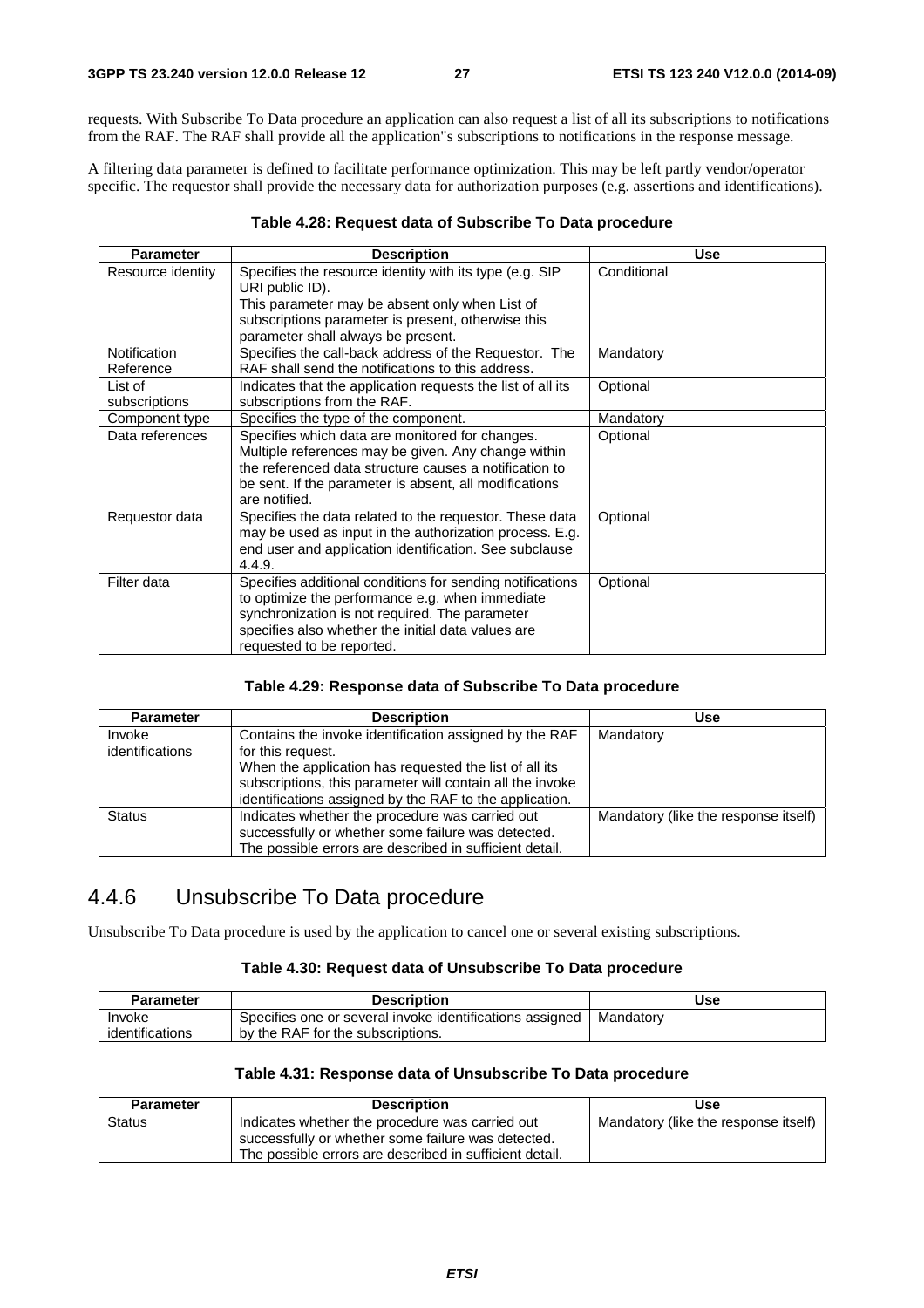### 4.4.7 Notify Data procedure

Notify Data procedure is invoked by the RAF when the data which was identified in Subscribe To Data procedure changes or when the invoked Subscribe To Data procedure requested sending of all the initial values of the referenced data. The procedure identifies the changed data and provides the new values.

#### **Table 4.32: Request data of Notify Data procedure**

| <b>Parameter</b> | <b>Description</b>                                      | Use       |
|------------------|---------------------------------------------------------|-----------|
| Invoke           | Specifies the invoke identification assigned by the RAF | Mandatory |
| identification   | for this subscription.                                  |           |
| Notified data    | Specifies which data are reported together with the     | Mandatory |
|                  | data itself. Multiple pieces of data may be provided.   |           |

#### **Table 4.33: Response data of Notify Data procedure (optional)**

| <b>Parameter</b> | <b>Description</b>                                                                                                                                               | Use                                                   |
|------------------|------------------------------------------------------------------------------------------------------------------------------------------------------------------|-------------------------------------------------------|
| Status           | Indicates whether the procedure was carried out<br>successfully or whether some failure was detected.<br>The possible errors are described in sufficient detail. | Mandatory (however the whole<br>response is optional) |

### 4.4.8 Define Data procedure

Define Data procedure is used by the application to define new data elements to the profile component data structure. The names and types for the new data are specified. This procedure facilitates extension of the profile data with new, proprietary data. Subsequently these data can be handled by the above described procedures e.g. modified by the Modify Data procedure.

### 4.4.9 Common information definitions

The information elements that are applied in several procedures are described in this subclause.

#### 4.4.9.1 Requestor data

The Requestor data contain the information that the sender of the request provides in order to facilitate the authorization functions. The access control and user privacy functions work based on these data. Also an unspecified Additional info parameter is defined to carry data e.g. for monitoring or accounting purposes. All the elements are optional. However at least one shall be present if the parameter is applied.

| <b>Element</b>  | <b>Description</b>                                          | <b>Use</b> |
|-----------------|-------------------------------------------------------------|------------|
| Subscriber      | Specifies the end user being served.                        | Optional   |
| identification  |                                                             |            |
| Application     | Specifies the application being served. The RAF has to      | Optional   |
| identification  | link the Application identification to the actual sender of |            |
|                 | the request by the appropriate means taking into            |            |
|                 | account the applied security measures and domains.          |            |
| Authorization   | Contains the assertion for authorization. The nature of     | Optional   |
| assertion       | the assertion must be for one time use to prevent           |            |
|                 | replay and cut-and-paste attacks. E.g. digest or            |            |
|                 | signature mechanisms may be applied. The                    |            |
|                 | provisioning of the assertions or any related shared        |            |
|                 | secrets is beyond Rp reference point specifications.        |            |
| Additional info | Additional unspecified information related to the           | Optional   |
|                 | requestor or request.                                       |            |

#### **Table 4.34: Requestor data**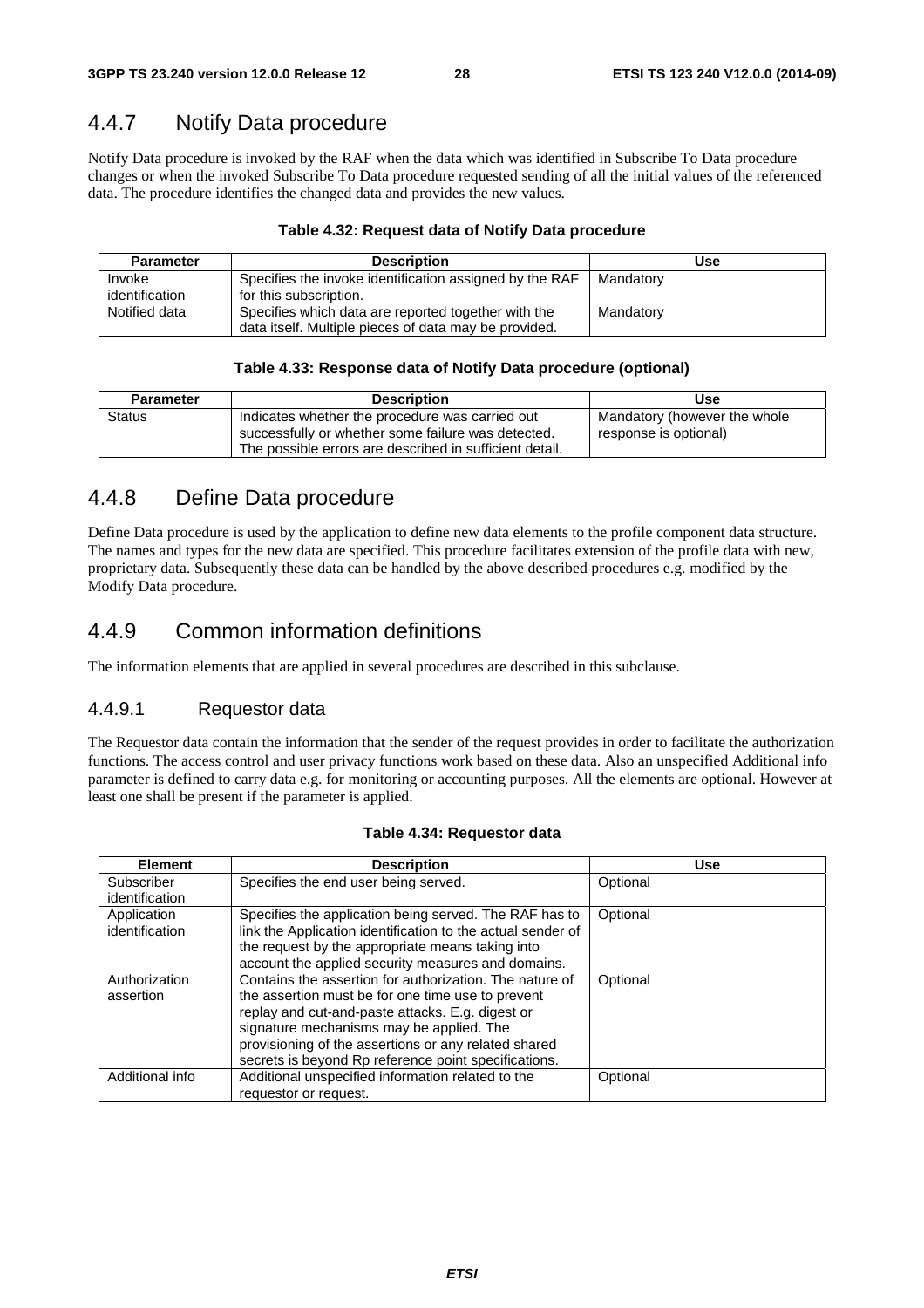### 4.4.10 Error handling and common error types

The basic principle in error handling is that all errors in carrying out the procedures lead to complete abortion of the requested operation. The procedure error responses identify the error type together with more detailed information about the cause of the error.

The common error types which can be applied to all procedures contain:

#### **Table 4.35: Common error types**

| Error                  | <b>Description</b>                                  |  |  |
|------------------------|-----------------------------------------------------|--|--|
| Invalid operation      | The operation is invalid or unsupported.            |  |  |
| Invalid parameter      | The given parameter of the operation is invalid.    |  |  |
| Unauthorized operation | There was no authority for the requested operation. |  |  |
| Data unavailable       | The requested data were not available.              |  |  |
| Unexpected error       | An unexpected error condition was met.              |  |  |
| Authentication error   | The authentication of the requestor has failed.     |  |  |

5 GUP information model

A Generic User Profile consists of a number of independent GUP Components. However, a GUP Component may contain (i.e. reference) other GUP components e.g. to enable reuse of data.

The GUP Component has a unique identity within the Generic User Profile. In addition to the component type the component identity contains either a subscriber identity or more generic identification depending on which kind of component is in question. A GUP Component can be retrieved through one RAF, and it may consist of a number of GUP Components, Data Element Groups and/or Data Elements.

A GUP Component contains zero or more Data Element Groups. The Data Element Group contains indivisible Data Elements and/or Data Element Groups. The nested Data Elements Groups allow deeper hierarchical structures. The Data Element Group in the lowest hierarchical level contains one or more Data Elements. The Data Element Groups inside a GUP Component may be of the same or different types.

Alternatively the GUP Component may contain zero or more Data Elements without the Data Element Groups. A GUP component shall have at least one Data Element Group or Data Element.

A Composite Datatype is used to define the structure of the whole GUP Component. The structure includes definition about what kind of Data Element Groups and/or which Data Elements belong to the defined GUP Component as well as the data types and valid values of the data.

The UML Class Diagram below illustrates the basic concepts of the GUP Information Model.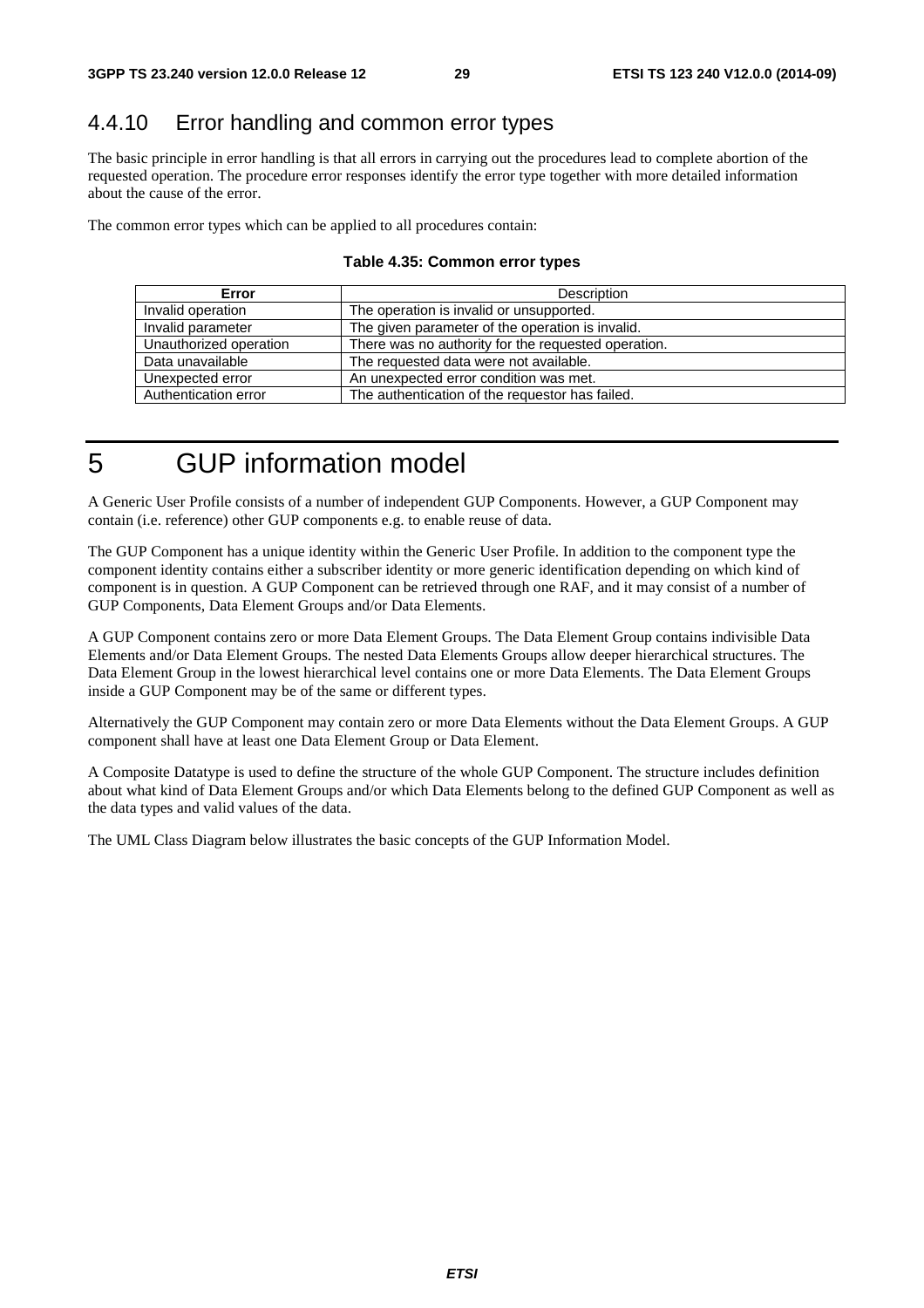

**Figure 5.1: The basic concepts of GUP** 

GUP defines an Authorisation Component, which is just like any other GUP Component. This implies that the same capabilities as for any GUP Component (e.g. identities and structure) are also applied to the Authorisation Component. The Authorisation Component is able to reference any element of the GUP Information Model and define the authorisation regarding those elements. The Authorisation Component may be either subscriber specific or common to several subscribers and/or elements of the GUP Information Model.

Note that any GUP Component may include additional data items, which are used (e.g. by RAF) for the authorisation purposes but those are seen as a part of the data specific to a certain GUP Component, and thus not a part of the generic authorisation specified by GUP.

Figure 5.2 presents an example structure of Generic User Profile with the terms used in the UML Class Diagram. Note that the data structure may be also deeper than shown in the example figure, e.g., the Data Element Groups might consist of nested Data Element Groups.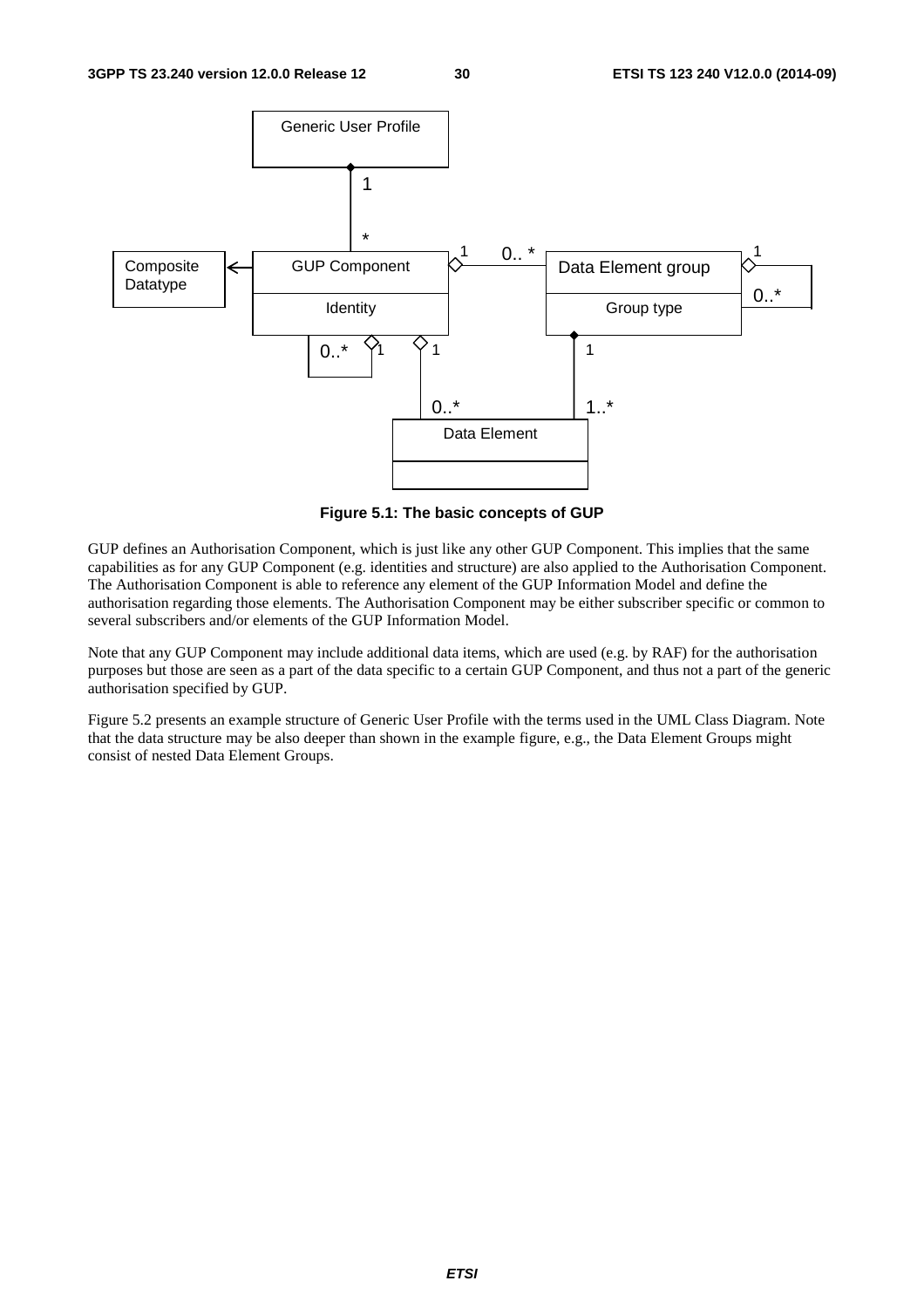

**Figure 5.2: Example structure of GUP information** 

One purpose of the example structure is to clarify the intended relation between the UML Class Diagram and the hierarchical structure of GUP in terms of XML. Use of XML fulfils the requirements for the architectural structure of the GUP information model.

Each Generic User Profile consists of one or several GUP Components depending on the nature of the user related data. GUP Components are independent XML documents. The Generic User Profile is thus formed of a number of XML documents.

Each GUP Component consists of GUP Components, Data Elements and/or Data Element Groups as defined in the component specific definitions. In XML terms the Data Elements are XML elements. The Data Element Group is a structured XML element with an arbitrarily deep data structure.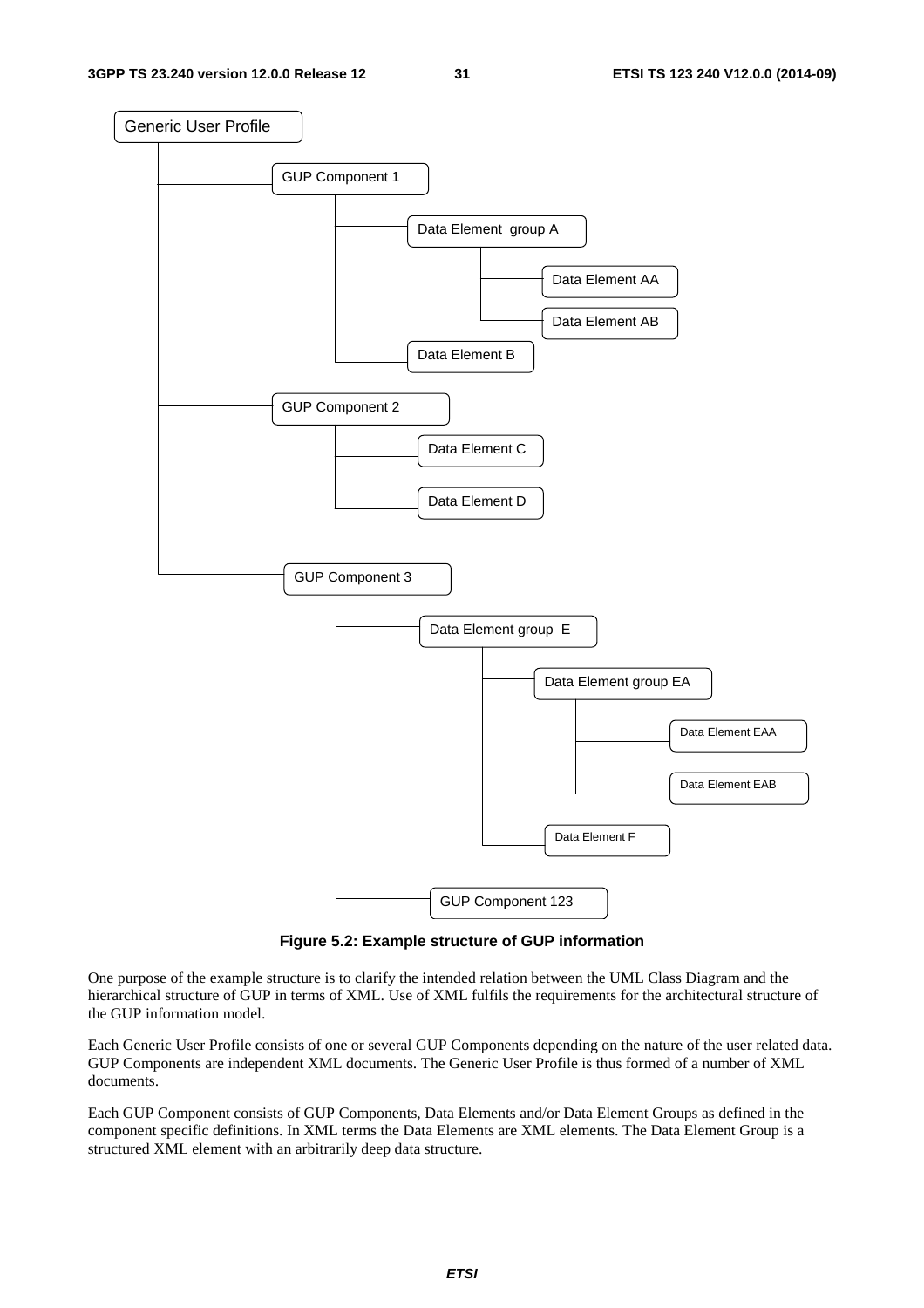# Annex A (informative): Examples of 3GPP Generic User Profile usage

#### **Example 1: GUP Usage with Subscription Management**

An application is accessing targeted subscriber"s subscription data (HSS GUP Component) stored in the HSS. It is assumed that RAF is implemented in the HSS and the targeted HSS GUP Component has been created by using the Create Component procedure. The application in this case can be e.g. a Subscription Management application, a service application or any third party application that is interested in the subscription data of a specific subscriber in operator A"s network.

The example of the interworking interface diagram is shown in Figure A.2. In this example GUP Server is working in the proxy mode of operation.



#### **Figure A.2: An Example of the Interworking Diagram between GUP and an Application**

The interworking steps between the Application, GUP Server and HSS are summarised below:

Step 1: Application A invokes a Query procedure to the GUP Server including the targeted subscriber"s public user identity joe.doe@operatorA.com in the Resource Identity parameter. The HSS GUP Component will be included in the Data Reference parameter clarifying the targeted data (component type) that the application is interested in. Also specific data (i.e. XML Data Element) within one GUP Component can be requested. Application A"s identity is included in the Requestor data parameter for the identification and authorisation purposes of the request.

Step 2: GUP Server authenticates the application and authorises the request with the result that Application A is allowed to access the HSS GUP Component of the subscriber [joe.doe@operatorA.com.](mailto:joe.doe@operatorA.com)

Step 3: GUP Server locates the target GUP Data Repository (RAF address), i.e. that the HSS GUP Component of the subscriber joe.doe@operatorA.com is located in the HSS 1, and invokes Read data procedure to HSS 1.

Step 4: HSS 1 makes an internal query by using the public user identity joe.doe@operatorA.com and returns a response to Read data procedure to the GUP Server including the requested HSS GUP Component data of the subscriber joe.doe@operatorA.com.

Step 5: GUP Server passes the received response to Query procedure further to Application A.

The GUP Server may retrieve authorisation GUP Components from a RAF, if it does not hold sufficient information by itself to carry out the authorisation.

If necessary, e.g. when the application requests several GUP Components, or the whole profile including several GUP components in different repositories, GUP Server can invoke several requests to various RAFs and combine responses to one response when returning a response to the application.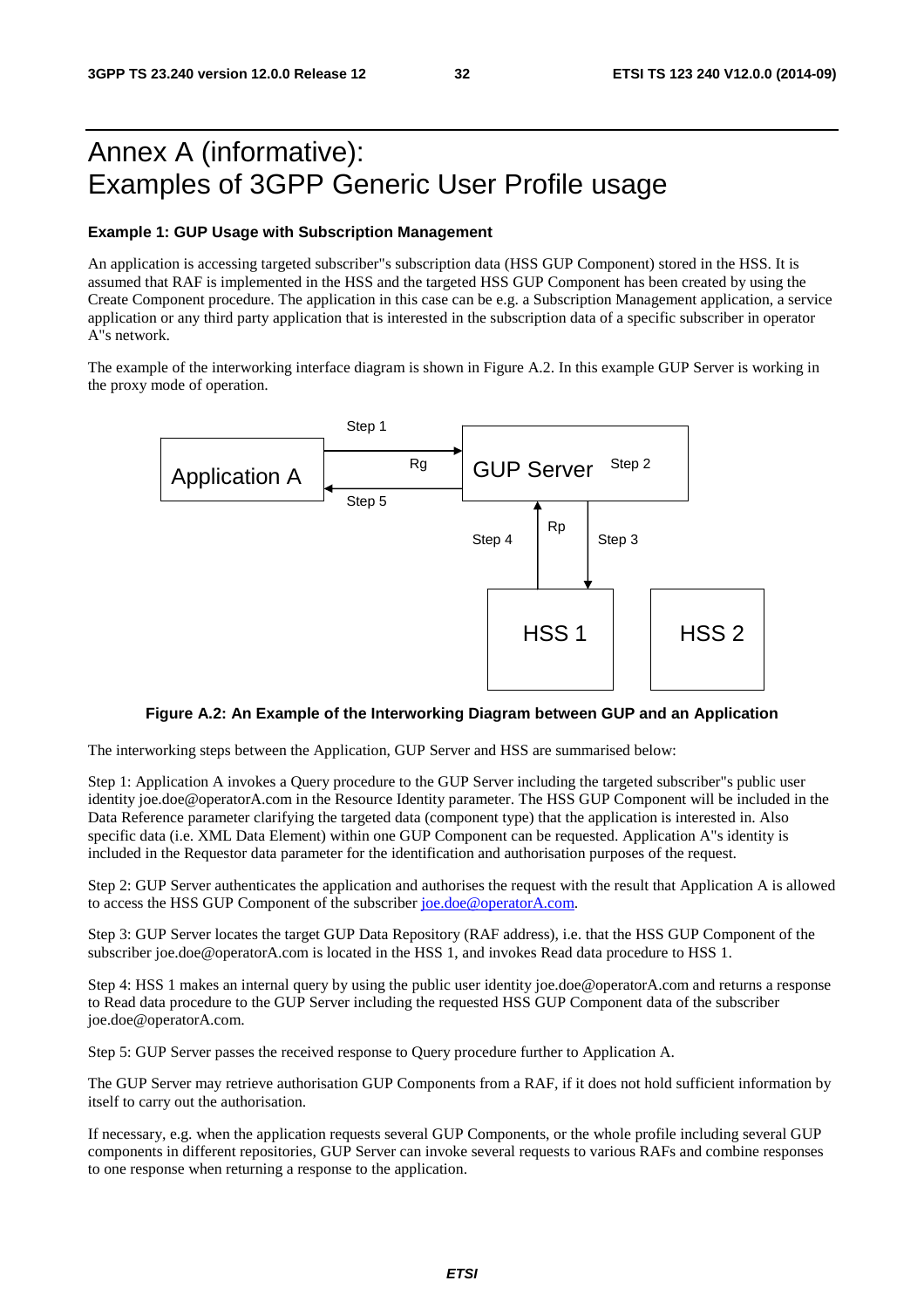# Annex B (informative): 3GPP Generic User Profile candidates

This table lists the Generic User Profile candidates grouped per GUP access. It gives for each data access, the supplier, the consumer and the data repository. The applied categorization of the data in the table does not imply similar GUP component structure.

| <b>GUP access</b>                                                         | <b>Supplier</b>       | <b>Data</b><br>repository | Description of the data                                                                                                                                                                                                                                                                                                                           | <b>Consumer</b>                                                                  |
|---------------------------------------------------------------------------|-----------------------|---------------------------|---------------------------------------------------------------------------------------------------------------------------------------------------------------------------------------------------------------------------------------------------------------------------------------------------------------------------------------------------|----------------------------------------------------------------------------------|
| General user data for<br><b>IMS</b>                                       | AS manager            | AS                        | ISIM subscriber data for IMS:<br>- Private & Public SIP URI of the user<br>- Settings back up/restore<br>- Preferences (e.g. languages)<br>- Phone books<br>- Buddy list<br>- Available services<br>- Service capabilities<br>- Active service profile                                                                                            | S-CSCF                                                                           |
| <b>MMS VASP</b><br>applications<br>Ref 23.141                             | AS manager            | <b>AS</b>                 | MMS application specific data:<br>- Authorization<br>- Confidentiality<br>- Charging information                                                                                                                                                                                                                                                  | MMS server                                                                       |
| Privacy control<br>settings of the user                                   | AS manager            | AS                        | - Message distribution<br>Privacy control data of the user:<br>- Privacy settings for standardized service<br>like Presence<br>- Privacy setting of non standardized<br>services                                                                                                                                                                  | <b>UE-ISIM</b>                                                                   |
| PLMN specific user<br>information                                         | O&M                   | <b>HSS</b>                | PLMN specific user information:<br>- User addresses (e.g. MSISDNs, URLs)<br>- WAP parameters (e.g. standard WAP<br>gateway)<br>- GPRS parameters<br>- Preferred access technologies (e.g.<br>UTRAN, GERAN, WLAN etc)                                                                                                                              | S-CSCF<br><b>AS</b>                                                              |
| Authorized and<br>subscribed service<br>information for CS &<br><b>PS</b> | O&M<br><b>HSS-HLR</b> | <b>HSS-HLR</b>            | Authorized and subscribed service<br>information:<br>- Subscriber ID (IMSI, MSISDNs)<br>- General subscription information<br>- Subscription restrictions<br>- Basic & Supplementary services<br>- Charging plans<br>- Operator determined barring data is FFS<br>- SMS subscription<br>- MMS subscription                                        | <b>MSC/VLR</b><br><b>GMSC</b><br><b>SGSN</b><br><b>GGSN</b><br><b>MMS</b> server |
| CSE handling of user<br>subscriptions for<br>CS&PS                        | CSE                   | <b>HSS-HLR</b>            | - Forwarding & barring information<br>- CAMEL subscription information                                                                                                                                                                                                                                                                            | <b>CSE</b>                                                                       |
| Authorized and<br>subscribed service<br>information for IMS               | O&M                   | <b>HSS</b>                | Authorized and subscribed service<br>information:<br>- IM Subscriber ID (Private User ID, Public<br>ID)<br>- Subscribed media<br>- Billing policy<br>- Initial filter criteria<br>- Service keys & triggering aspects<br>- Authorized services that the subscriber<br>may subscribe to<br>- Services the subscriber actually has<br>subscribed to | S-CSCF<br>AS                                                                     |
| <b>CAMEL</b> services for<br><b>IMS</b>                                   | O&M                   | HSS-HLR                   | CAMEL subscription information for IMS                                                                                                                                                                                                                                                                                                            | <b>IM-SSF</b>                                                                    |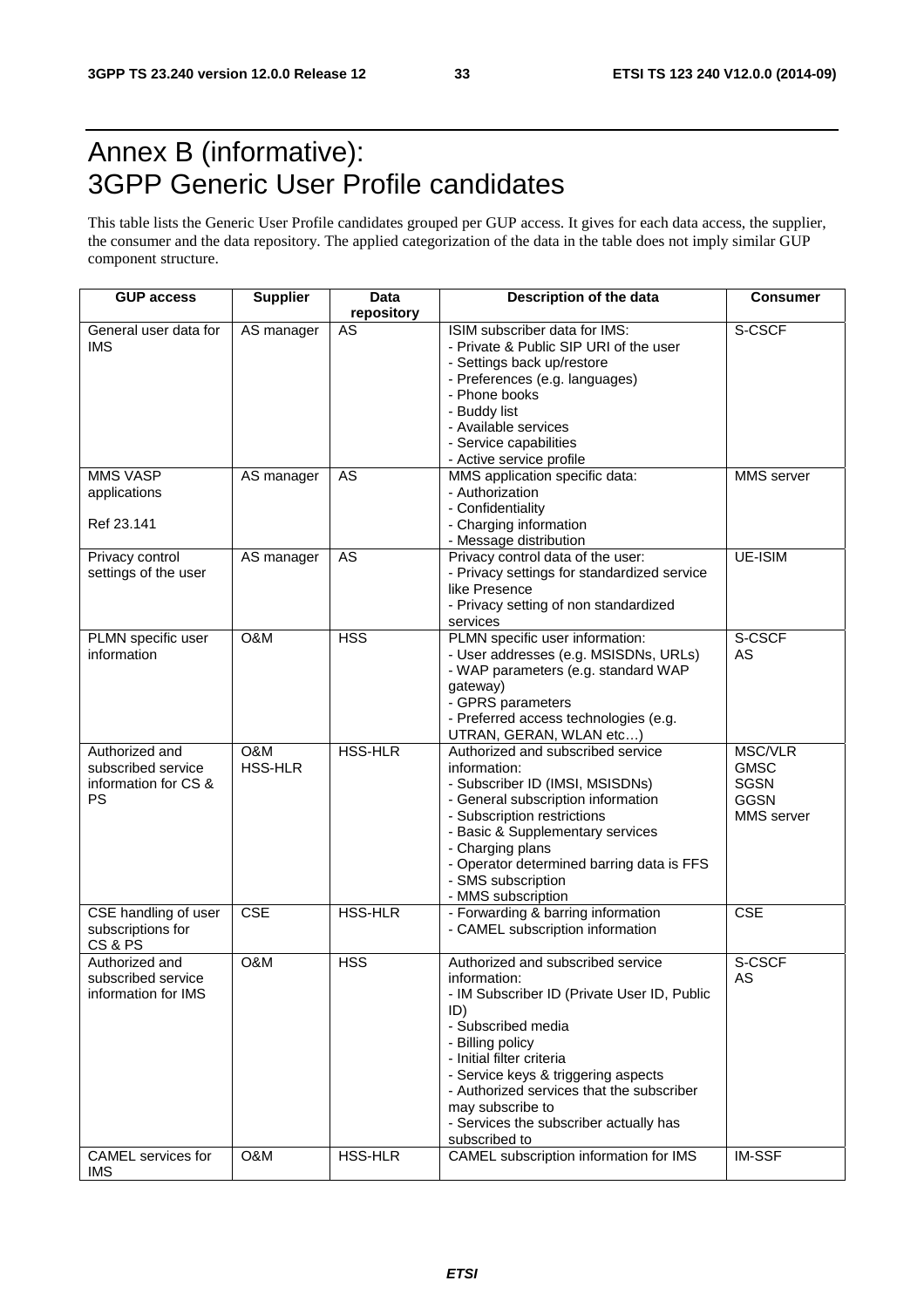# Annex C (informative): Change history

| <b>Change history</b> |                     |                 |                  |                |                                                                        |        |            |  |
|-----------------------|---------------------|-----------------|------------------|----------------|------------------------------------------------------------------------|--------|------------|--|
| <b>Date</b>           | TSG#                | <b>TSG Doc.</b> | <b>CR</b>        | Rev            | Subject/Comment                                                        | Old    | <b>New</b> |  |
| 2003-06               | SA#20               | SP-030310       |                  |                | Raised to v.6.0.0 after approval at SA#20                              | 2.0.0  | 6.0.0      |  |
| 2003-09               | SA#21               | SP-030381       | 001              |                | Rg reference point compliance with Liberty Alliance Project ID-<br>WSF | 6.0.0  | 6.1.0      |  |
| 2003-09               | SA#21               | SP-030381       | 002              | 1              | Introduction of discovery service                                      | 6.0.0  | 6.1.0      |  |
| 2003-09               | SA#21               | SP-030381       | 003              |                | Corrections to Rg reference point descriptions                         | 6.0.0  | 6.1.0      |  |
| 2003-09               | SA#21               | SP-030381       | 004              |                | Removal of GMLC as example                                             | 6.0.0  | 6.1.0      |  |
| 2003-12               | SA#22               | SP-030659       | 007              |                | Selection of the GUP Server mode of operation                          | 6.1.0  | 6.2.0      |  |
| 2003-12               | <b>SA#22</b>        | SP-030659       | 009              | 1              | <b>Notification Reference</b>                                          | 6.1.0  | 6.2.0      |  |
| 2003-12               | <b>SA#22</b>        | SP-030659       | 010              | $\overline{2}$ | Subscribe Operation, Subscription Status                               | 6.1.0  | 6.2.0      |  |
| 2003-12               | SA#22               | SP-030659       | 011              | 1              | GUP information model improvement                                      | 6.1.0  | 6.2.0      |  |
| 2003-12               | SA#22               | SP-030659       | 012              | 1              | GUP Annex B terminal Capability negotiation for IMS                    | 6.1.0  | 6.2.0      |  |
| 2004-03               | SA#23               | SP-040038       | 006              | $\overline{4}$ | Adding a listing function                                              | 6.2.0  | 6.3.0      |  |
| 2004-03               | SA#23               | SP-040038       | 013              | $\overline{2}$ | Rg reference point alignment with Liberty ID-WSF                       | 6.2.0  | 6.3.0      |  |
| 2004-03               | SA#23               | SP-040038       | 014              |                | Generalizing the subscriber identity term to resource identity         | 6.2.0  | 6.3.0      |  |
| 2004-03               | SA#23               | SP-040038       | 015              |                | Authorization enhancements                                             | 6.2.0  | 6.3.0      |  |
| 2004-03               | SA#23               | SP-040038       | $\overline{016}$ |                | Authorization model alignment with GUP Information Model               | 6.2.0  | 6.3.0      |  |
| 2004-06               | SA#24               | SP-040321       | 017              | 1              | GUP Server in Home operator network                                    | 6.3.0  | 6.4.0      |  |
| 2004-06               | <b>SA#24</b>        | SP-040321       | 018              |                | Rp Intra-operator interface                                            | 6.3.0  | 6.4.0      |  |
| 2004-06               | SA#24               | SP-040321       | 019              | 1              | <b>GUP Authentication failure</b>                                      | 6.3.0  | 6.4.0      |  |
| 2004-06               | SA#24               | SP-040321       | 020              |                | Removal of editor's note on existing profile components                | 6.3.0  | 6.4.0      |  |
| 2004-06               | SA#24               | SP-040321       | 021              | 1              | Addition of an example in Annex A                                      | 6.3.0  | 6.4.0      |  |
| 2004-06               | <b>SA#24</b>        | SP-040321       | 022              | $\overline{2}$ | Clarification of requirement for component location management         | 6.3.0  | 6.4.0      |  |
| 2004-09               | SA#25               | SP-040525       | 024              |                | Addition of missing security aspects                                   | 6.4.0  | 6.5.0      |  |
| 2004-12               | SA#26               | SP-040757       | 025              |                | Removal of UE as GUP Data Repository                                   | 6.5.0  | 6.6.0      |  |
| 2005-03               | <b>SA#27</b>        | SP-050109       | 026              |                | Use of Discovery Service as Trusted Authority                          | 6.6.0  | 6.7.0      |  |
| 2007-06               | SP-36               |                 |                  |                | Update to Rel-7 version (MCC)                                          | 6.7.0  | 7.0.0      |  |
| 2008-12               | SP-42               |                 |                  |                | Update to Rel-8 version (MCC)                                          | 7.0.0  | 8.0.0      |  |
| 2008-12               | SP-46               |                 |                  |                | Update to Rel-9 version (MCC)                                          | 8.0.0  | 9.0.0      |  |
| 2011-03               | SP-51               |                 |                  |                | Update to Rel-10 version (MCC)                                         | 9.0.0  | 10.0.0     |  |
| 2012-09               |                     |                 |                  |                | Update to Rel-11 version (MCC)                                         | 10.0.0 | 11.0.0     |  |
| 2014-09               | $\overline{SP}$ -65 |                 |                  |                | Update to Rel-12 version (MCC)                                         | 11.0.0 | 12.0.0     |  |